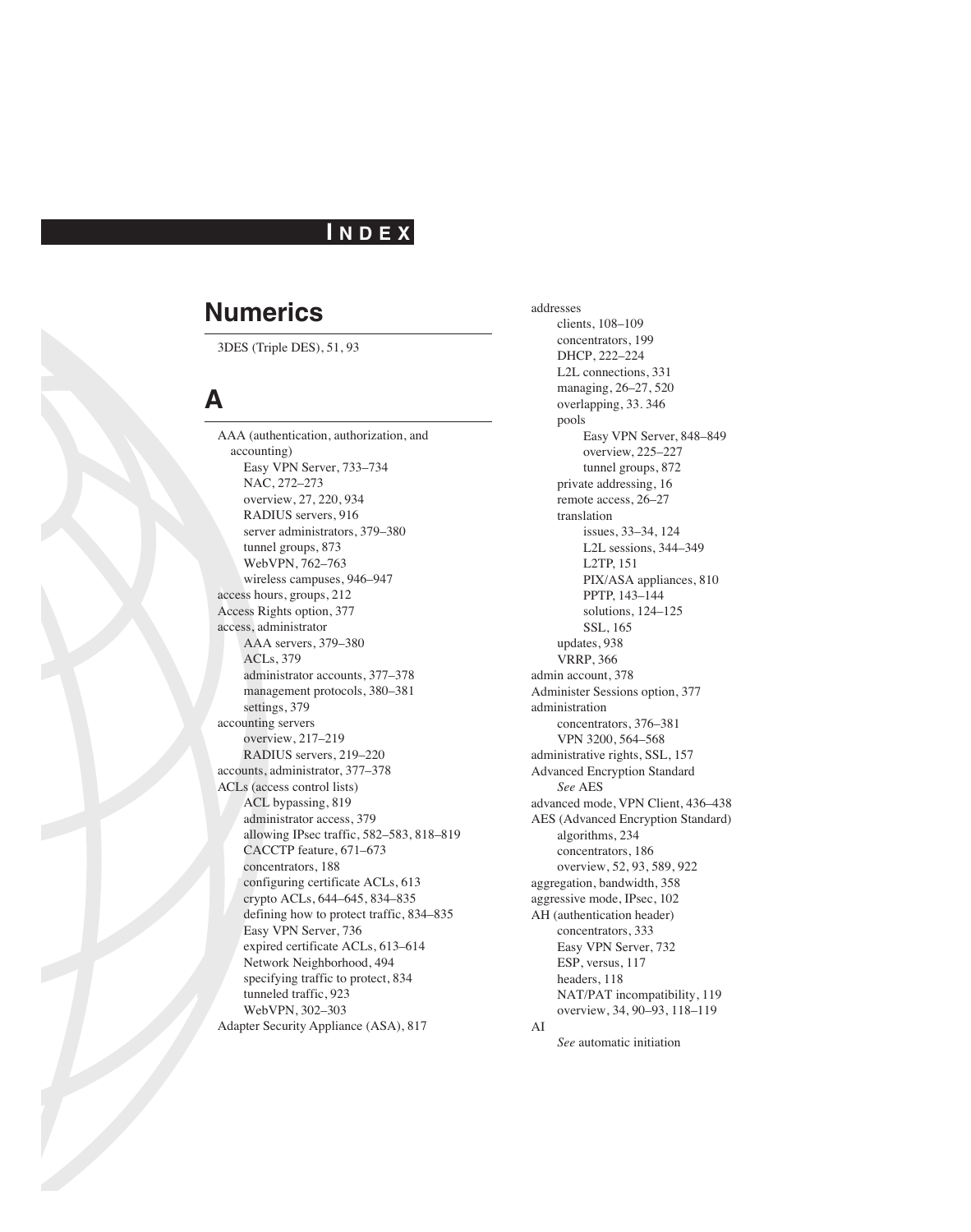algorithms AES, 52–53 DES/3DES, 51–52 Diffie-Hellman, 61–64, 95 L2TP versus PPTP, 151 overview, 24 anti-replay attacks, 90 antivirus packages, CSD, 307 any keyword, 834 application support, 25 types, 32–33 Application Launcher feature, VPN Client, 424, 460 areas, OSPF routing, 364 ARP split tunneling, 112 ASA (Adapter Security Appliance) address translation, 810 certificates, 812 connections ISAKMP/IKE Phase 1, 887–888 ISAKMP/IKE Phase 2, 833–840 901–909 L2L examples, 841–845 deployment scenarios, 809 L2L connections, 809–810 remote access connections, 809–810 special capabilities, 810 Easy VPN, 812 encryption, 812 features, 812–813 FOS 6.x configuring Easy VPN Remote, 856–862 configuring Easy VPN Server, 847–855 FOS 7.0 configuring Easy VPN Server, 862–877, 883–885 troubleshooting Easy VPN Server, 877–883 IPsec traffic, allowing, 818–820 load balancing, 881 models, 814–815 OSPF, 812 overview, 817, 917–918 QoS, 813 redundancy, 811 RRI, 812 RSA algorithm, 812

SSL, 812 stateful firewall services, 810–811 transform sets, 835 VCA, 371, 880 asymmetric keying algorithm, 61 asymmetric keys advantages/disadvantages, 48–49 authentication, 47–48 encryption, 47 examples, 49 overview, 46–47 attacks eavesdropping, 5–7 man-in-the-middle, 8–11, 65–66 masquerading, 7–8 packet replay, 92 audit logs, 527–530 authentication AAA, 916, 934 asymmetric keys, 47–48 Authentication tab, 439 CAs, 915–916 CBAC, 610–612 CBCP, 134 certificates, 451, 915–916, 931 CHAP, 133–134 concentrators, 185, 200 CRACK, 234 CRLs, 613–614 device authentication acquiring certificates, 78 digitial certificates, 69–78, 235–247, 415–416 file-based enrollment, 78–80 network-based enrollment, 80–82 overview, 22–23, 66–67, 235, 914, 941 PIX/ASA, 823–833 pre-shared keys, 67–69, 235, 413–415 using certificates, 82–84 DH, 104 digital certificates CBAC, 610–612 CRLs, 613–614 enrolling manually, 603–609 enrolling using SCEP, 595–603 expired certificate ACLs, 613–614 importing/exporting, 615–617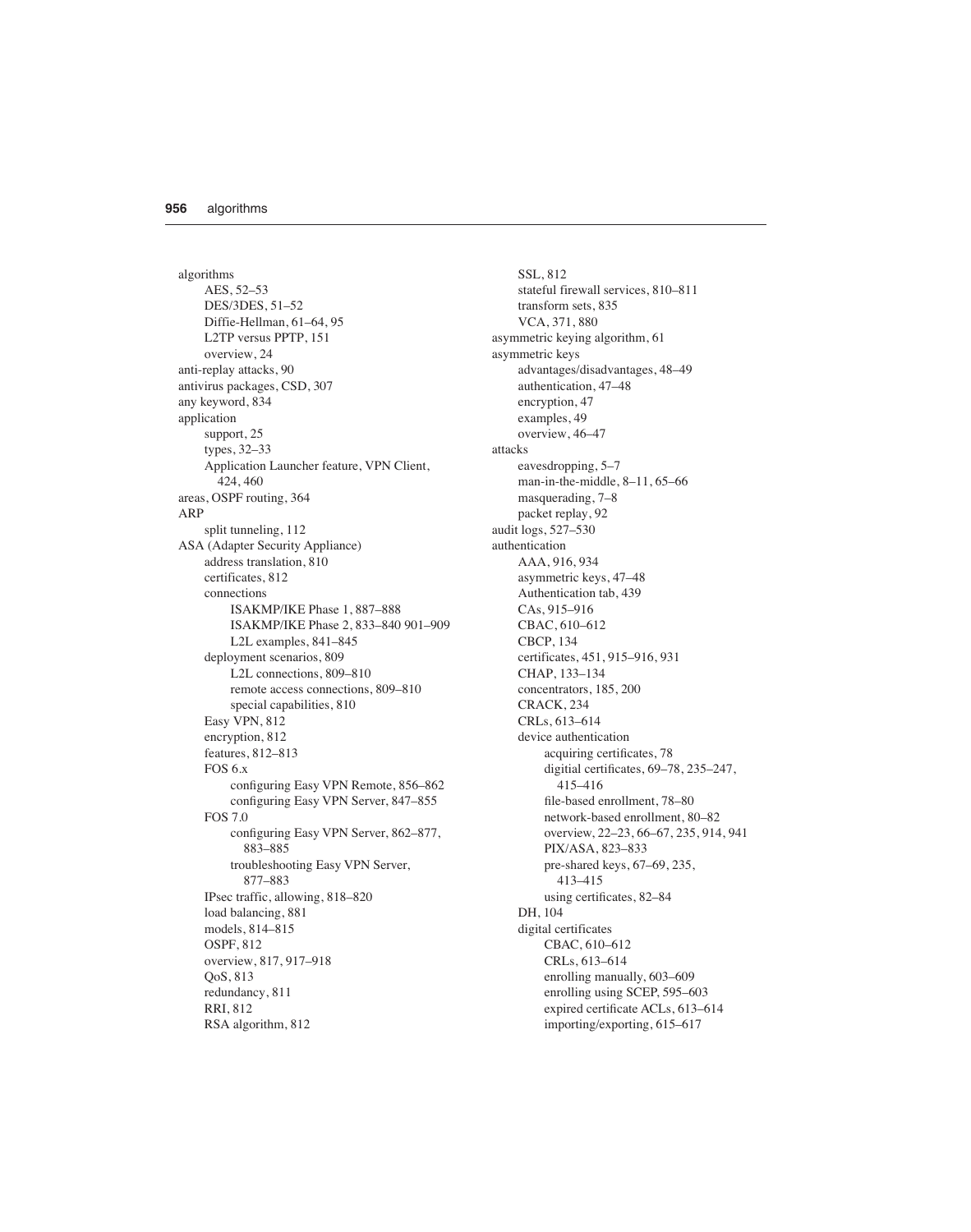Easy VPN, 185 Easy VPN Remote, 751–752 Easy VPN Server, 851–852, 876–877 e-mail proxy, 290 expired certificate ACLs, 613–614 external authentication assigning addresses, 221–227 authentication/accounting servers, 217–220 configuring groups, 220–221 creating authentication servers, 215–217 overview, 214–215 importing/exporting RSA keys/certificates, 615–617 ISAKMP/IKE Phase 1 digital certificates/router enrollment, 595–617 pre-shared keys, 588–595 router identity types, 587–588 keys, 45 L2TP, 145 L2TP versus PPTP, 151 man-in-the-middle attacks, 65 mutual group authentication, 22, 86, 452 OSPF, 365 overview, 21, 38, 65 packets HMAC functions, 58–59 MD5, 55 overview, 24, 53–57 SHA, 55 PAP, 133 passwords, 23 peers, 90 PPTP, 131–134 pre-shared keys configuring, 588–589 overview, 22 protecting, 589–590 RSA encrypted nonces, 590–595 viewing, 590 RADIUS servers, 217–220, 916 RAs, 915–916 RIPv2, 362 routing protocols, 56 save password feature, 737 solutions, 66 SSL

IPsec, versus, 167 overview, 159 troubleshooting certificates, 415–416 pre-shared keys, 413–415 XAUTH, 416–417 user accounts internal authentication group setup, 227 internal authentication user setup, 227–229 overview, 23, 67, 84 remote access, 85–86 XAUTH, 416–417 usernames, 23 VPN 3200 building IPsec tunnels, 553–555 configuring VPN 3000 concentrators, 552–553 Individual Unit Authentication, 551–552 Interactive Unit Authentication, 551 overview, 534, 548–549 Unit Authentication, 549–550 verifying connections, 556 VPN Client, 439, 478–479 WebVPN<sub>282</sub> Windows, 504 wireless campuses, 946–947 XAUTH, 478, 481, 851–852, 916 authentication header *See* AH authentication, authorization, and accounting *See* AAA auto-archiving, key pairs, 628–629 autoenrollment CAs, 609 overview, 608 trustpoint configuration, 608–609 Auto-Intitiation feature, VPN Client, 424 Automatic Client Confirmation feature, VPN Client, 425 Automatic Dialup Connection feature, VPN Client, 424 automatic initiation (AI) using, 461, 464 verifying configuration, 463 VPN Client GUI, 464 vpnclient.ini file, 461–463 Automatic Start/Disconnect feature, VPN Client, 425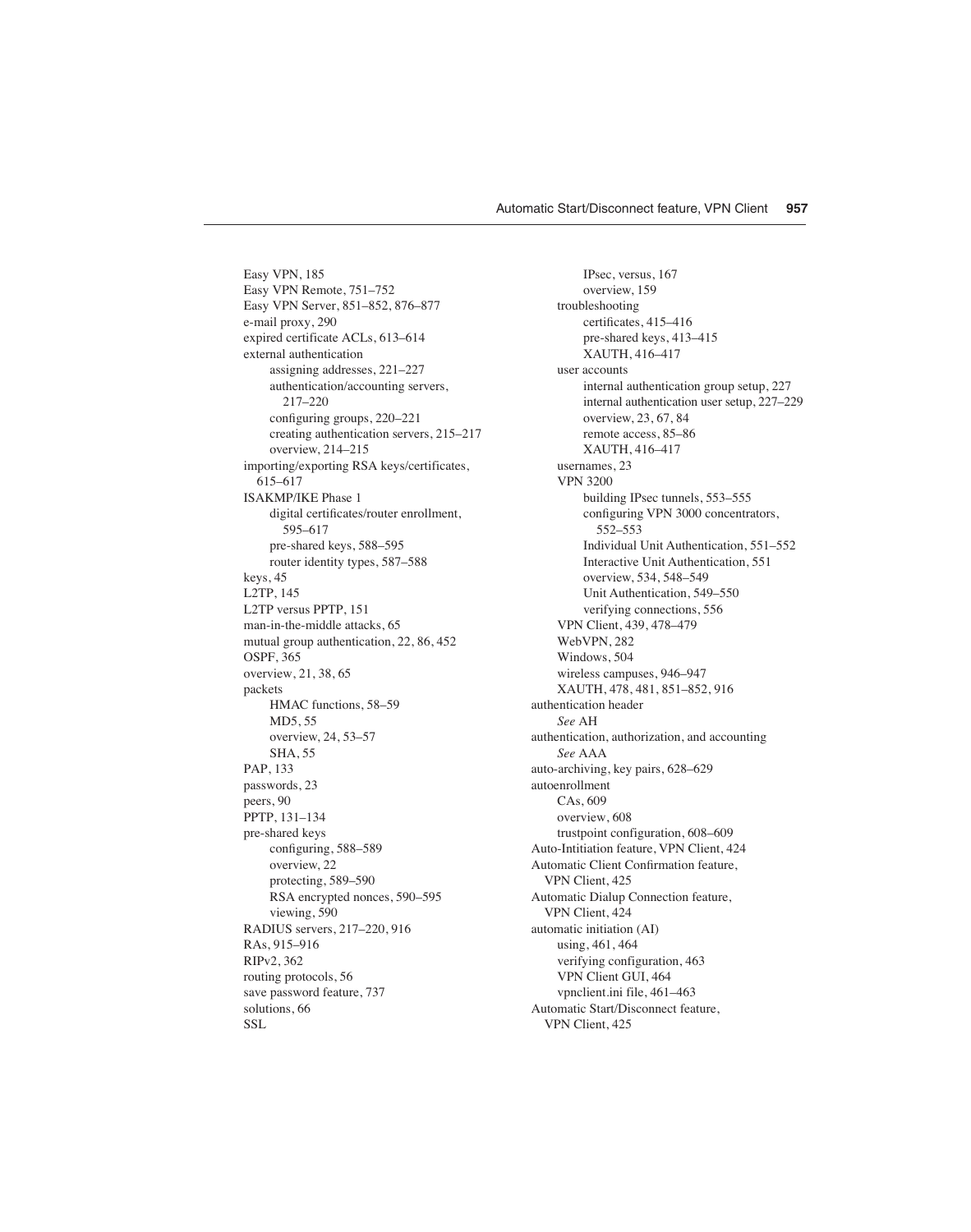automatic updates Automatic Updates feature, VPN Client, 425 autoupdate.exe program, 473 overview, 875 AutoSetMTUparameters, 430 availability, concentrators, 184 AYT mode concentrators, 185 Easy VPN Server, 736 firewalls, 112, 736 overview, 465–467 routers, 736

### **B**

backup server concentrators, 187 IPsec, 185 Backup Servers tab, 442 bandwidth aggregation, 358 L2L sessions, 335 management, 186, 351 overview, 919 policies activating, 355–356 creating, 352–355 QoS, 359 routers, 576 base groups, 208–209 binary\_config.ini file, 471 Binary-{Major|Minor}-4.X.Yy.Zzzz.zip file, 471 blackhole routers, 489 Browser Proxy feature, VPN Client, 425 budgeting, 43

### **C**

CA (certificate authority), 22 additional parameters, 629–631 autoenrollment, 609 backing up, 638–639 CRLs, 602, 832–833 device authentication, 824–833 enabling, 625

external access, 235 generating/exporting RSA key pairs, 621 overview, 22, 70–71, 597–599, 915–916 PIX/ASA appliances, 812 restoring, 639–640 routers as backing up CAs, 638–639 configuring RA mode on servers, 636 controlling certificate requests with passwords, 634 defining additional parameters, 629–631 enabling CAs, 625 generating/exporting RSA key pairs, 621–623 granting enrollment requests, 633–634 handling enrollment requests, 631–632 manually entering certificate enrollment, 634–635 overview, 620–621 protecting CA keys, 623–625 RA configuration/operation, 636–637 rejecting certificate requests, 634 removing CA services, 640–641 removing enrollment requests, 633 restoring CAs, 639–640 revoking ID certificates, 635–636 setting up RAs, 637 using auto-archiving, 628–629 using manual RSA keys, 625–627 viewing enrollment requests, 632 SCEP, 609 show commands, 601 SSL, 159 troubleshooting, 785 VPN Client, 444 WebVPN, 169 CAC (call admission control) implementing for IKE, 738–740 IPsec, 737 CACCTP feature, 671–673 cache cleaner Mac/Linux, 318 Windows, 313 call admission control (CAC), 737 Callback Control Protocol *See* CBCP callback control, PPTP, 134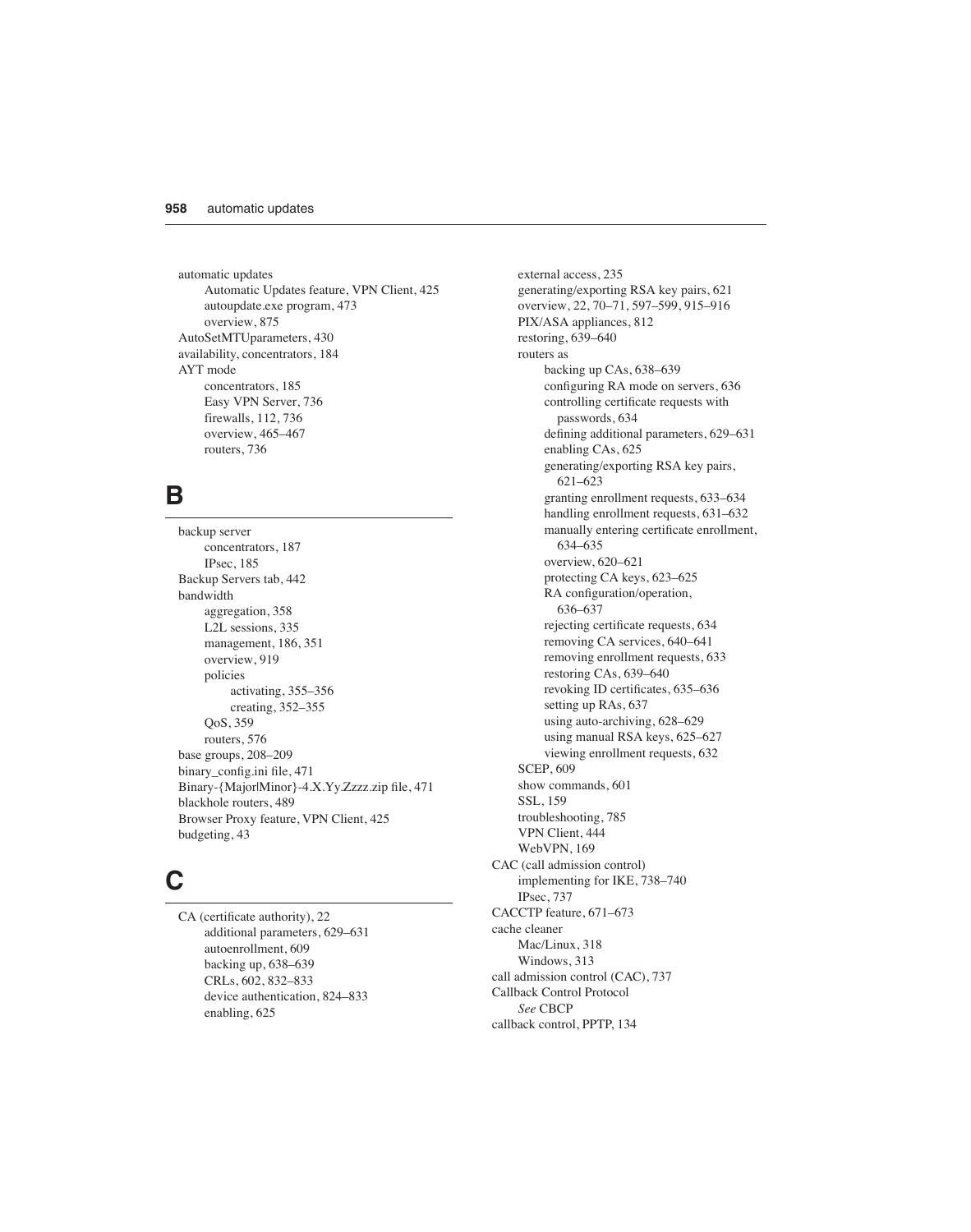Call-Clear-Request message, PPTP, 141 Call-Disconnect-Notify message L2TP, 150 PPTP, 141 caller ID value, 139 CAST, 51 CABAC (certificate attribute-based access control), 610-612 overview, 610-611 CBCP (Callback Control Protocol), 134 CB-LLQ (class-based low latency queuing), 577 CB-WFQ (class-based weighted-fair queuing), 577 Central Policy Protection/Push (CPP) firewall policy, 112 certificate attribute-based access control (CABAC), 610–612 context-based access control, 166 certificate authority *See* CA Certificate Management option, 377 certificate optimization feature, 579 Certificate Revocation Lists *See* CRLs certificates acquiring, 78–82 allowing external access to CAs, 235 certificate mapping rules, 878–880 configuring certificate group matching parameters, 244–247 CRL parameters, 241–242, 244 connection profiles, 451–452 CRLs, 76–78 device authentication, 824–833 Easy VPN Remote, 858–859 e-mail proxy, 290 enrolling, 931, 940–941 exportable, 924 file-based, 236–237 groups, 244–247 identity certificates, 72, 236–241, 247 L2L connections, 332–333 obtaining certificates, network-based, 239–241 overview, 22, 69–70, 235, 915–916, 923 passwords, 451 PIX/ASA appliances, 812 PKCS, 72–73, 76, 237 PKI, 71–72

root certificates, 236–241, 247 SCEP, 76, 239, 447–448 SSL, 763–765 SSLSM, 579 standards, 70 status, 449 SVC, 305 troubleshooting, 415–416, 785 trustpoints, 827 using, 82–84, 247 VPN Client, 444 deleting certificates, 450 exporting certificates, 450–451 importing root certificates manually, 446 managing certificates, 448 obtaining certificates, 444–452 setting/changing certificate passwords, 451 specifying in connection profiles, 451–452 status, 449 viewing certificates, 448–450 wireless campuses, 944–945 X.509 certificates, 74, 76 CHAP (Challenge Handshake Authentication Protocol), 133 chassis redundancy overview, 366 VCA configuring, 373–375 operation, 372–373 overview, 371 verifying, 376 VRRP configuration synchronization, 369–371 configuring, 368–369 overview, 366–367 CIC (Cisco Integrated Client), 261, 464–466 Cisco IOS Firewall feature set, 166 Cisco IP Phones, 553 Cisco Secure Desktop (CSD) backing up/restoring, 320 configuring cache cleaner, Mac/Linux, 318 upload/download settings, 318 for Windows, 308–313 enabling CSD, 319–320 installing on concentrators, 308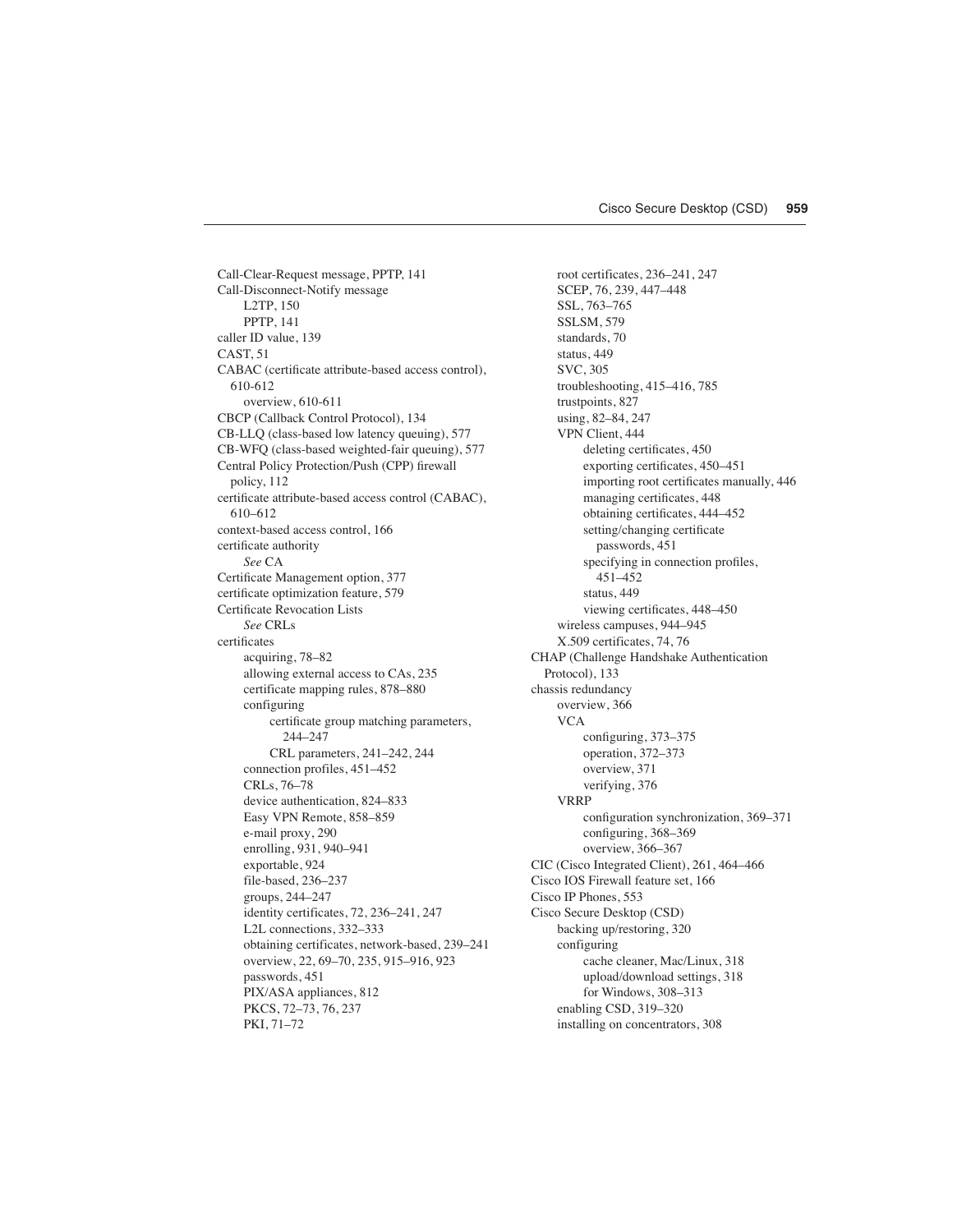overview, 169, 270, 307 saving settings, 319–320 using, 320 Cisco Secure Socket Layer Services Module (SSLSM), 579 Cisco VPN 3000 concentrators *See* VPN 3000 concentrators Cisco VPN Client *See* VPN Client CiscoWorks VMS Router Management Center (MC), 573 class-based low latency queuing (CB-LLQ), 577 class-based policing, 577 class-based weighted-fair queuing (CB-WFQ), 577 classes logging configuring classes, 400–403 configuring e-mail, 399 configuring SNMP server for traps, 398–399 configuring syslog server, 399 default configuration, 395–397 FTP backup, 398 overview, 394–395, 476 troubleshooting, 524 clear commands crypto sessions, clearing, 796–797 data connection management commands, 839 IPsec tunnels, tearing down, 753 ISAKMP/IKE Phase 1, 888 ISAKMP/IKE Phase 2, 902 stateful failover, 701 clear text data, 5 client connections, Windows, 521 connecting to VPN gateways, 521 troubleshooting, 525–530 verifying concentrator connection, 523 verifying PC connection, 522–523 client implementations, SSL, 156–157 client mode Easy VPN Remote, 747–748 IPsec, 109 VPN 3200, 545, 557 clientless implementations, SSL, 156 clients hardware clients, 536–537 *See also* VPN 3200 hardware client software clients, 536

Windows configuring, 500–501 features, 498–499 L2TP, requiring, 506–507 operational, verifying, 499–500 overview, 497–498 security policies, creating, 501–506 VPN connections, creating, 507–515 Co-Existence feature, VPN Client, 425 collisions, 55 colors, WebVPN, 766 committed access rate, 577 compression Compression feature, VPN Client, 425 PPTP, 132 overview, 279, 647 compulsory tunnels, L2TP, 147, 151 concentrators accessing bootup process, 190 CLI interface, 190–194 GUI, 194–205 HTTP, 194 initial configuration, 191–193 main menu, 203–205 overview, 189–190 password recovery, 193–194 quick configuration, 195–202 ACLs, 188 address translation, 810 administration screens, 376–377 administrator access, 377–381 AH, 333 authentication, 185, 188 auto-update, 472 AYT feature, 185 backup peers, 188 backup server feature, 187 bandwidth management, 186, 355 chassis redundancy VCA, 371–376 VRRP, 366–371 Cisco concentrators, 185 client updates, adding, 469 compression, 279 configuring address assignment, 199 administrator, 202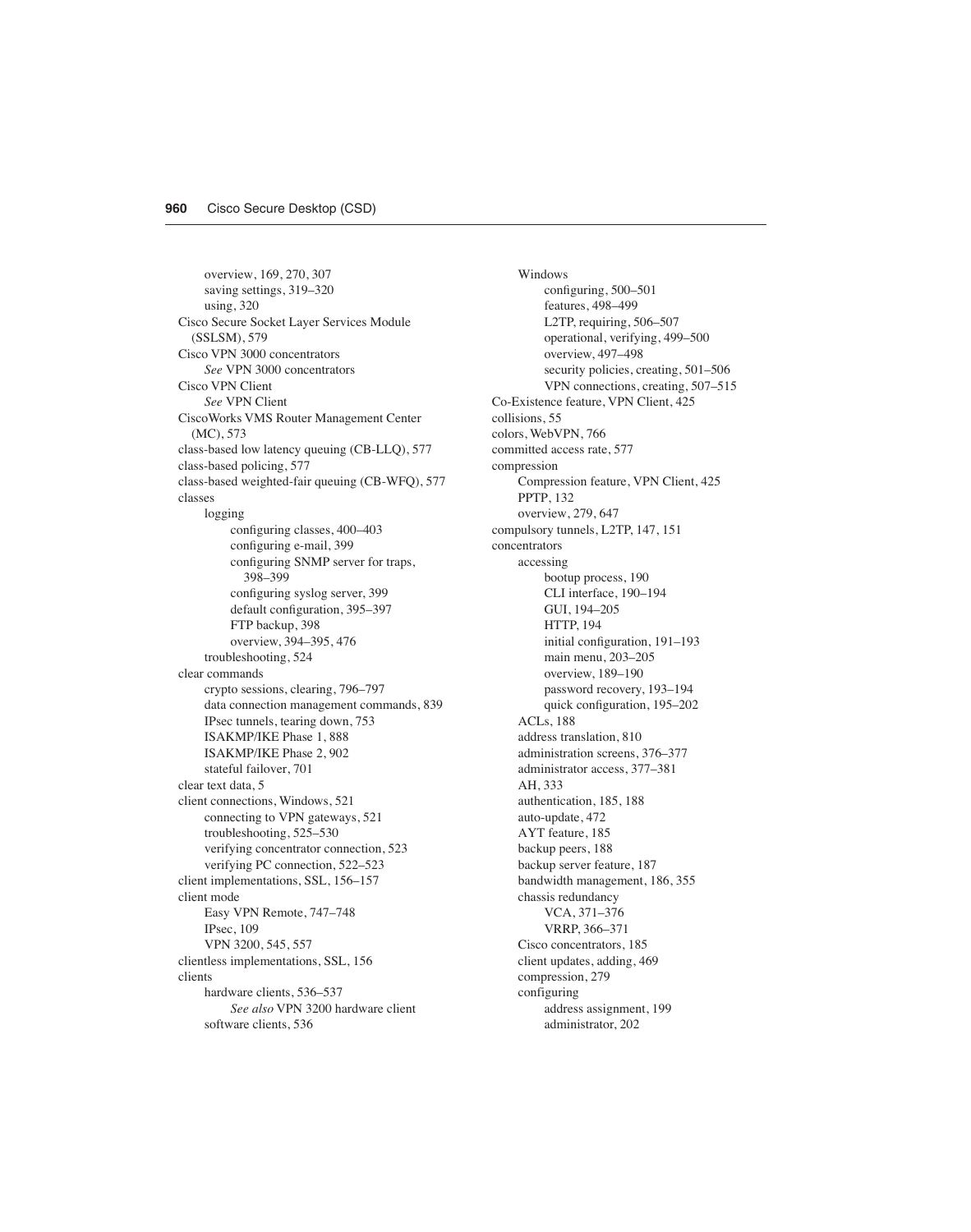authentication, 200 interfaces, 196 IPsec group, 200 network extension mode, 559 public interface, 196 RRI, 563 start, 195 system information, 197 tunneling, 198 WebVPN, 201 CRLs, 187 CSACS, 188 CSD, 189 DH group 5, 186 DHCP Intercept feature, 186 DHCP relay feature, 186 digital certificates, 187 DPD, 188 dynamic DNS, 187 encryption, 186 event logs classes/logging levels, 394–403 date/time, 393–394 filterable event logs, 406–408 live events, 404–406 setting up, 393 features, 184 version 3.5, 185–186 version 3.6, 186–187 version 4.0, 187–188 version 4.1, 188 version 4.7, 188–189 file management, 382 filtering, 187 firewalls, 188 Flash memory, 381 groups base/global groups, 208–209 external authentication, 214–227 General tab, 211–214 Identity tab, 210–211 overview, 207–208 specific groups, 209 Internet remote access, 928 IPsec Client FW tab, 260–267 data SAs, 268–270 device authentication, 235–247

IKE proposals, 230–234 IPsec tab, 247–250 Mode/Client Config tab, 251–259 IPsec over TCP, 186 L2L connections adding, 327–328 address translation, 344–349 certificates, 332–333 completing, 342–343 configuration parameters, 328–331 connection policies, 333–335 connectivity example, 323–325 device authentication, 332–333 filtering, 344 groups, 344 IPsec SAs, 344 local/remote networks, 341–342 modifying, 344 peer connectivity, 331–332 private addresses, 331–332 routing options, 335–341 setting up, 325–327 L2TP over IPsec, 187 load balancing, 181 management features, 184 models, 177–182 modules, 182–183 MTUs, 187 NAC exception lists, 272 global configuration for IPsec, 270–271 group configuration, 272–274 NAT-T, 186, 487 network extension mode, 186 overview, 18, 918 PIX/ASA appliances, versus, 810 PPTP, 134 redistribution, 341 remote access, configuring assigning addresses, 221–227 groups, 207–221 PPTP/L2TP, 277–281 user accounts, 227–229 WebVPN, 281–320 routers, versus, 573 routing OSPF, 363–365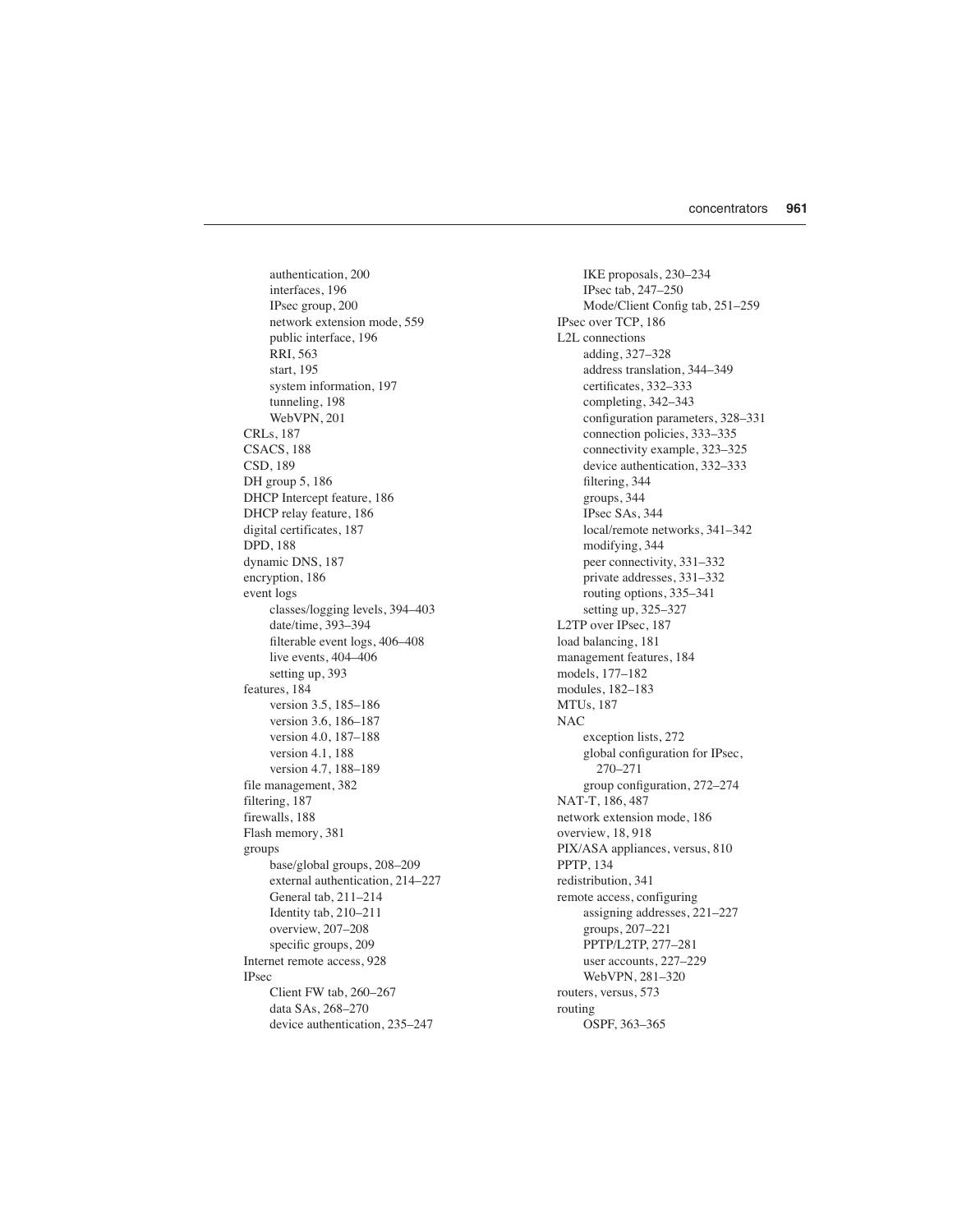RIP, 361–362 static routing, 359–361 RRI, 186 SCEP, 186 SCP, 187 SEP modules, 183 session restrictions, 324 split DNS, 187 SSL VPN, 188 statistic, 186 TFTP, 382 troubleshooting common problems, 410–418 event logs, 393–406 *See also* event logs gathering statistics, 409–410 ISAKMP/IKE Phase 1 problems, 411–417 ISAKMP/IKE Phase 2 problems, 417–418 overview, 385–386, 524–525 system status, 386–387 VPN sessions, 387–392 upgrades, 381 user accounts internal authentication group setup, 227 internal authentication user setup, 227– 229 verifying client connections, 523 network extension mode, 559–561 VPN 3000 addresses, managing, 520 groups, configuring, 518–520 HW Client Group tab, 552–553 IKE proposals, 516–517 IPsec SAs, 517 network extension mode, 559 overview, 516, 552 updates, 566–568 users, configuring, 520–521 WebVPN, 188 wireless, 943 AAA, 946–947 base configuration, 943–944 base group configuration, 947 certificate enrollment, 944–945 CLI Quick Configuration, 943 data SAs configuration, 945–946

ISAKMP/IKE configuration, 945 specific software client group configuration, 947–949 VCA, 949–950 XML, 186, 382 confidence interval, 248 confidentiality, 38, 90 config account, 378 CONFIG file, 382 CONFIG.BAK file, 382 congestion avoidance, 577 connect time, groups, 213 connections certificates, 451–452 Easy VPN Remote, 750 IPsec versus SSL, 167 VPN Client, 438–452 ISAKMP/IKE, 582 modes overview, 12–13 transport mode, 13–14 tunnel mode, 14–16 types fully meshed, 29 partially meshed, 30 point-to-point, 28 VPN 3200 building IPsec tunnels, 553–555 configuring VPN 3000 concentrators, 552–553 Individual Unit Authentication, 551–552 Interactive Unit Authentication, 551 overview, 548–549 Unit Authentication, 549–550 verifying connections, 556 Windows clients overview, 521–523 troubleshooting, 525–530 console ports, 189 content control, SSL, 160–161 content filtering, 161 Content Switching Module (CSM), 579 control messages L2TP, 149–150 PPTP, 136–138 cost, 43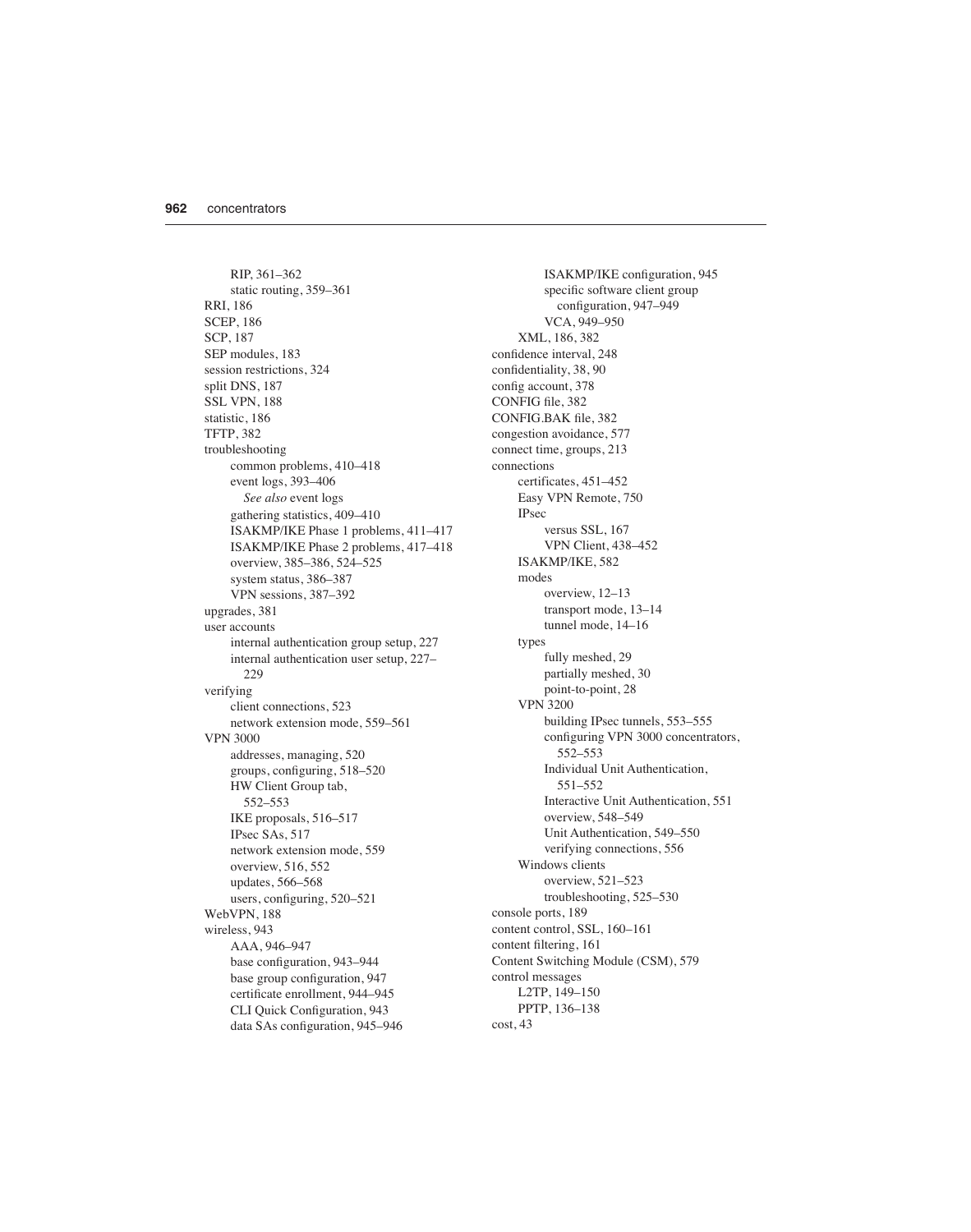CPP (Centralized Protection Policy), 112, 465–467 CQ (custom queuing), 577 CRACK authentication, 234 credit cards, 7, 25 CRLs (Certificate Revocation Lists) configuring, 241–244 distribution points, 78 expired certificate ACLs, 613–614 overview, 76–78, 187, 598, 602, 832 revoking/updating, 635 Crypto Access Check on Clear-Text Packets feature, 923 crypto ACLs overview, 644–645 protecting traffic, 834–835 troubleshooting, 906–907 crypto maps activating, 839 building, 835 DN-based, 664–665 dynamic, 838–839 activating, 657–658 configuring TED, 660–662 creating, 656–657 example, 658–659 overview, 655–656 Easy VPN Server, 740–742 groups, 740–742 IPsec profiles, 683 show commands, 652–653 static, 835–837 activating, 652 configuring, 653–655 entries, 648 not using ISAKMP/IKE, 650–652 overview, 647 using ISAKMP/IKE, 648–650 viewing, 652–653 TED, 660–662 viewing, 652–653 CSD (Cisco Secure Desktop) antivirus packages, 307 backing up/restoring, 320 configuring cache cleaner, Mac/Linux, 318 upload/download settings, 318 for Windows, 308–313 enabling, 319–320

firewalls, 308 installing on concentrators, 308 overview, 169, 188, 270, 307 saving settings, 319–320 using, 320 CSM (Content Switching Module), 579 custom queuing (CQ), 577

### **D**

data access sessions, IPsec ISAKMP/IKE Phase 2 components, 116–117 connection modes, 120 data connections, 121–123 security protocols, 117–120 transforms, 121 data connections IPsec, 96 ISAKMP/IKE Phase 2, 121–123 data delivery, PPTP, 132 Data Encryption Standard *See* DES data SAs configuring, 932 overview, 268–270 wireless campuses, 945–946 data transforms, troubleshooting, 906 data transport, routers, 574–575 data tunnels, 151 Dead Peer Detection (DPD), 126, 586–587 debug commands DPD, 587 enrollment problems, 633 ISAKMP/IKE Phase 1 connections L2L sessions, 775, 778–781 remote access sessions, 781, 784–788 ISAKMP/IKE Phase 2 connections incorrect peer address, 793 matching on wrong crypto map, 793–794 mismatched crypto ACLs, 792 mismatched data transforms, 792 overview, 790–792 matching wrong crypto map, 908–909 mismatched crypto ACLs, 906–907 mismatched data transforms, 906 overlapping crypto ACLs, 909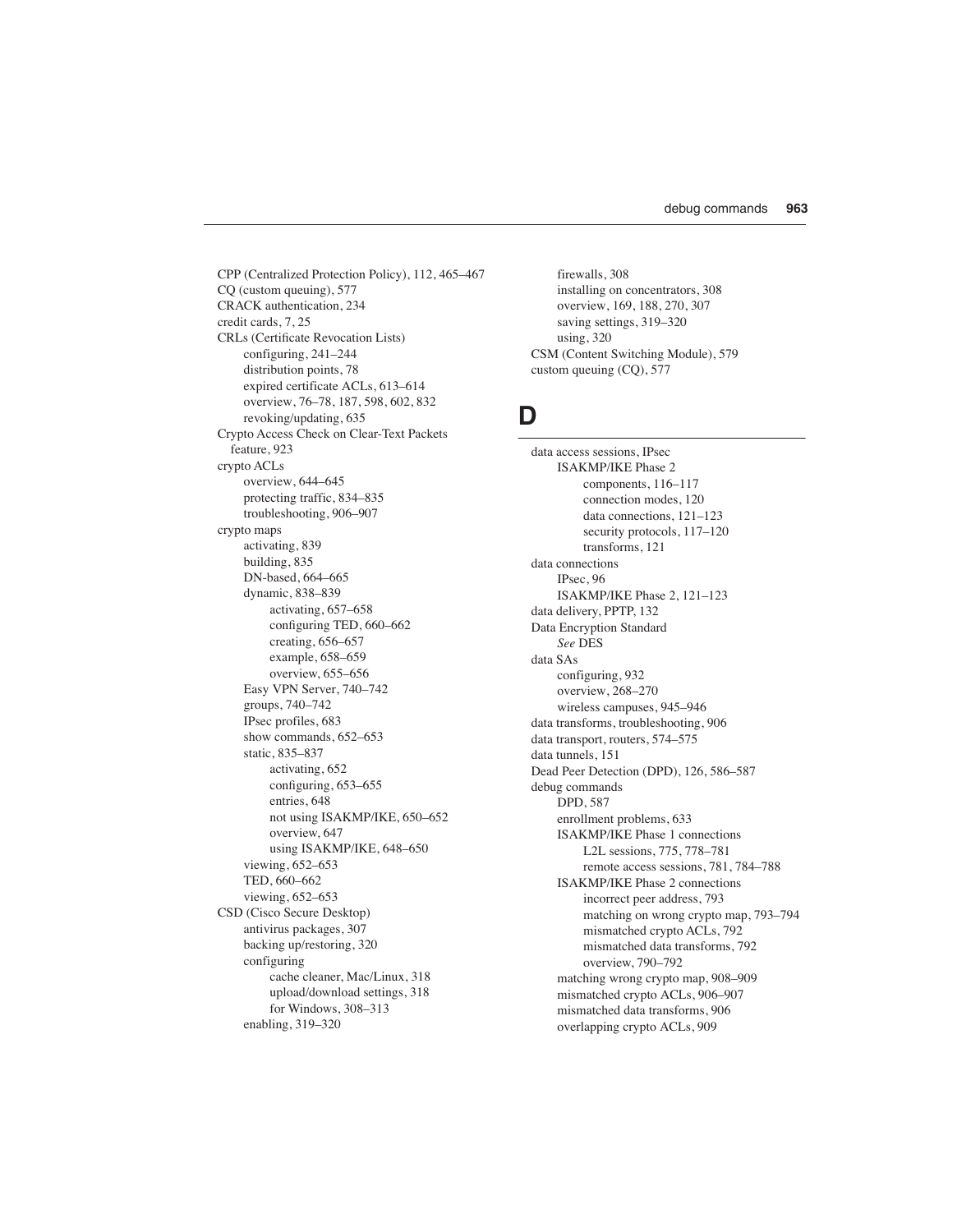stateful failover, 701 troubleshooting Easy VPN Remote, 753 ISAKMP/IKE Phase 1, 887–901 ISAKMP/IKE Phase 2, 901–909 SSO, 698 WebVPN, 768–769 DefGroup parameters, 430 DES (Data Encryption Standard), 51, 93 device authentication, 22–23, 66–67 digital certificates acquiring, 78 CAs, 70–71 CRLs, 76–78 file-based enrollment, 78–80 network-based enrollment, 80–82 overview, 69–70 PKCS, 72–73, 76 PKI, 71–72 SCEP, 76 standards, 70 using, 82–84 X.509 certificates, 74, 76 IPsec, 104–105 pre-shared asymmetric keys, 68–69 pre-shared symmetric keys, 67–68 remote access, 85 SSL, 167 device-to-device connections, 28 DH concentrators, 186 device authentication, 104 key groups, 104, 732 PIX/ASA appliances, 812 DHCP (Dynamic Host Configuration Protocol) assigning addresses, 222, 224 DHCP relay feature, 186, 224 Easy VPN Remote, 749 L2TP, 145 network scope, 214 split tunneling, 112 VPN 3200, 533 Dialup tab, 443 Diffie-Hellman algorithm, 49, 61–64, 95 digital certificates acquiring file-based enrollment, 78–80 network-based enrollment, 80–82

concentrators, 187 configuring ACLs, 613 CBAC, 610–612 RA mode on servers, 636 CRLs, 76–78, 613–614 deleting, 603 Easy VPN Server, 735 enrolling manually, 603–609 using SCEP, 595–603 expired certificate ACLs, 613–614 groups, 735 importing/exporting, 615–617 OCSP, 598 overview, 22, 69–70, 595 passwords, 634 PKCS, 72–73, 76 PKI, 71–72 RA configuration/operation, 636–637 removing CA services, 640–641 restoring CAs, 639–640 revoking ID certificates, 635–636 **SCEP** deleting certificates, 603 downloading/authenticating certificates, 597–599 names/RSA key pairs, 597 overview, 76, 595–596 requesting router ID certificates, 600 saving CA/ID certificates, 601 verifying certificate operation, 601–602 verifying NVRAM fit, 596–597 serial numbers, 635 setting up RAs, 637 show commands, 601 SSL, 159 standards, 70 TFTP, 603–605 using, 82–84 WebVPN, 169 X.509 certificates, 74, 76 digital signatures, 22, 48, 65, 68 discovery process, MTU, 32 Distinguished Name (DN)-based crypto maps, 664–666 distribution points, CRL, 78 DMVPNs (Dynamic Multipoint VPNs)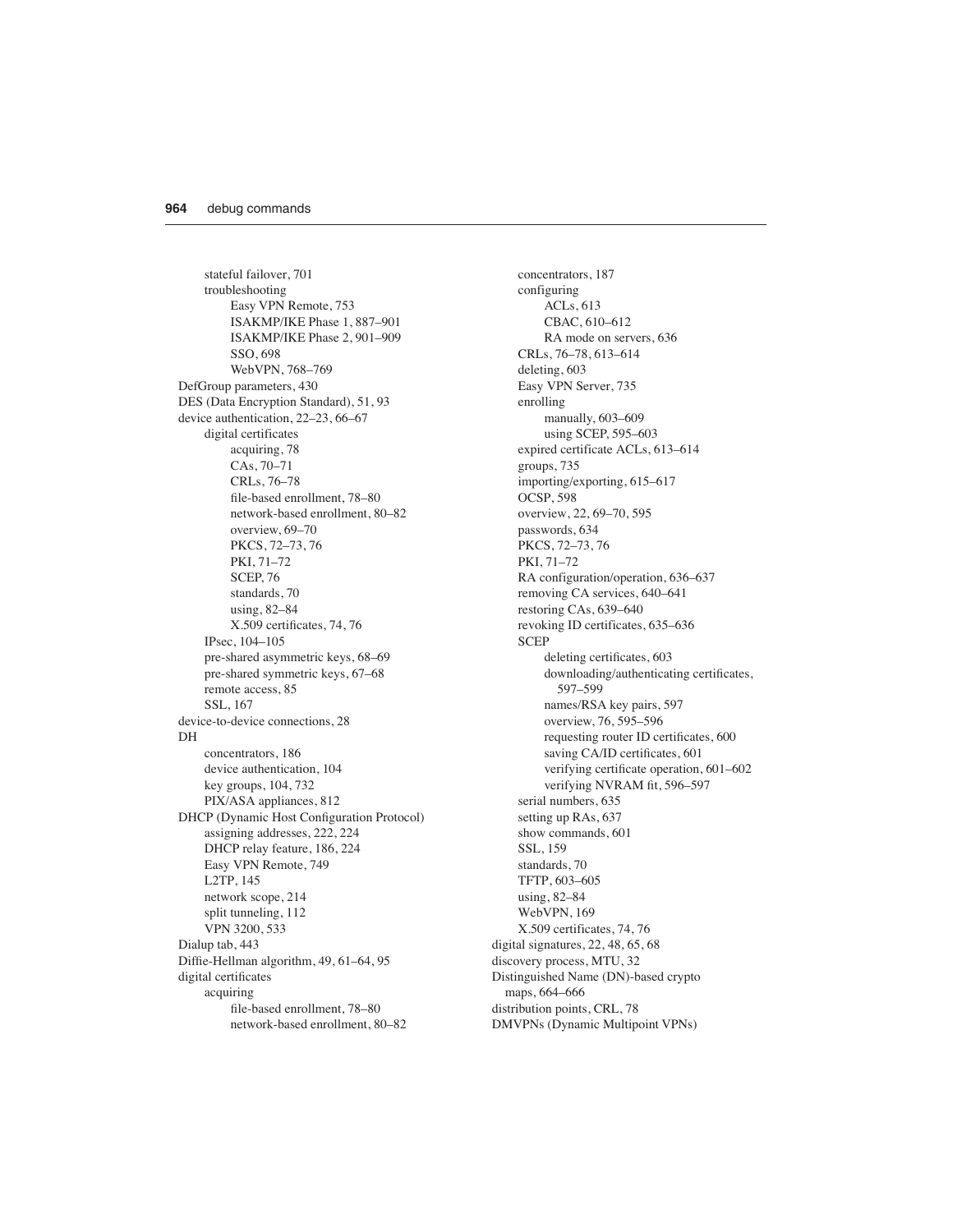configuring hub configurations, 710–711 routing configurations, 713–714 spoke configurations, 712–713 dual DMVPN with dual hubs, 924–927 hub redundancy dual DMVPN-dual hubs, 724–729 single DMVPN-dual hubs, 719–723 overview, 575, 706–710 using on hubs/spokes, 714–719 DN (Distinguished Name)-based crypto maps, 664–666 DNS dynamic DNS, 187 groups, 213 server addresses, 493 spoofing, 811 static tables, 588 VPN 3002, 545 VPN Client, 485–486 WebVPN, 762–763 *See also* split DNS DoS attacks, 923 SPI, 798 TCP versus IPsec, 165 DPD (Dead Peer Detection), 126, 188, 486, 586– 587 IPsec, 128, 441 DSA certificates, IKE, 233 DSA keys, 49 dynamic crypto maps groups, 740–741 ISAKMP/IKE profiles, 758 overview, 835–839 show commands, 657 dynamic DNS, 187 Dynamic DNS feature, VPN Client, 425 dynamic IP routing protocols, 114 Dynamic Multipoint VPNs (DMVPNs) *See* DMVPNs dynamic NAT, 345 dynamic PAT, 345

#### **E**

EAP (Extensible Authentication Protocol), 131 EAPoUDP in/out filtering, 274

Easy VPN ACLs, 188 authentication, 185, 188 AYT feature, 185 backup peers, 188 backup server feature, 187 bandwidth management feature, 186 components, 177 concentrators features, 184–189 models, 177–182 modules, 182–183 CRLs, 187 CSACS, 188 CSD, 189 DH group 5, 186 DHCP Intercept feature, 186 DHCP relay feature, 186 digital certificates, 187 DPD, 188 dynamic DNS, 187 encryption, 186 filtering, 187 firewalls, 188 IPsec over TCP, 186 L2TP over IPsec, 187 MTUs, 187 NAT-T, 186 network extension mode, 186 overview, 100, 177 PIX/ASA appliances, 809, 812 redirection messages, 373 RRI, 186 SCEP, 186 SCP, 187 split DNS, 187 SSL VPN, 188 statistics, 186 WebVPN, 188 XML, 186 Easy VPN Remote certificate enrollment, 940–941 concentrators, configuring AAA, 934 accessing via web browsers, 930 basic administration, 930 basic group configuration, 934–935 certificate enrollment, 931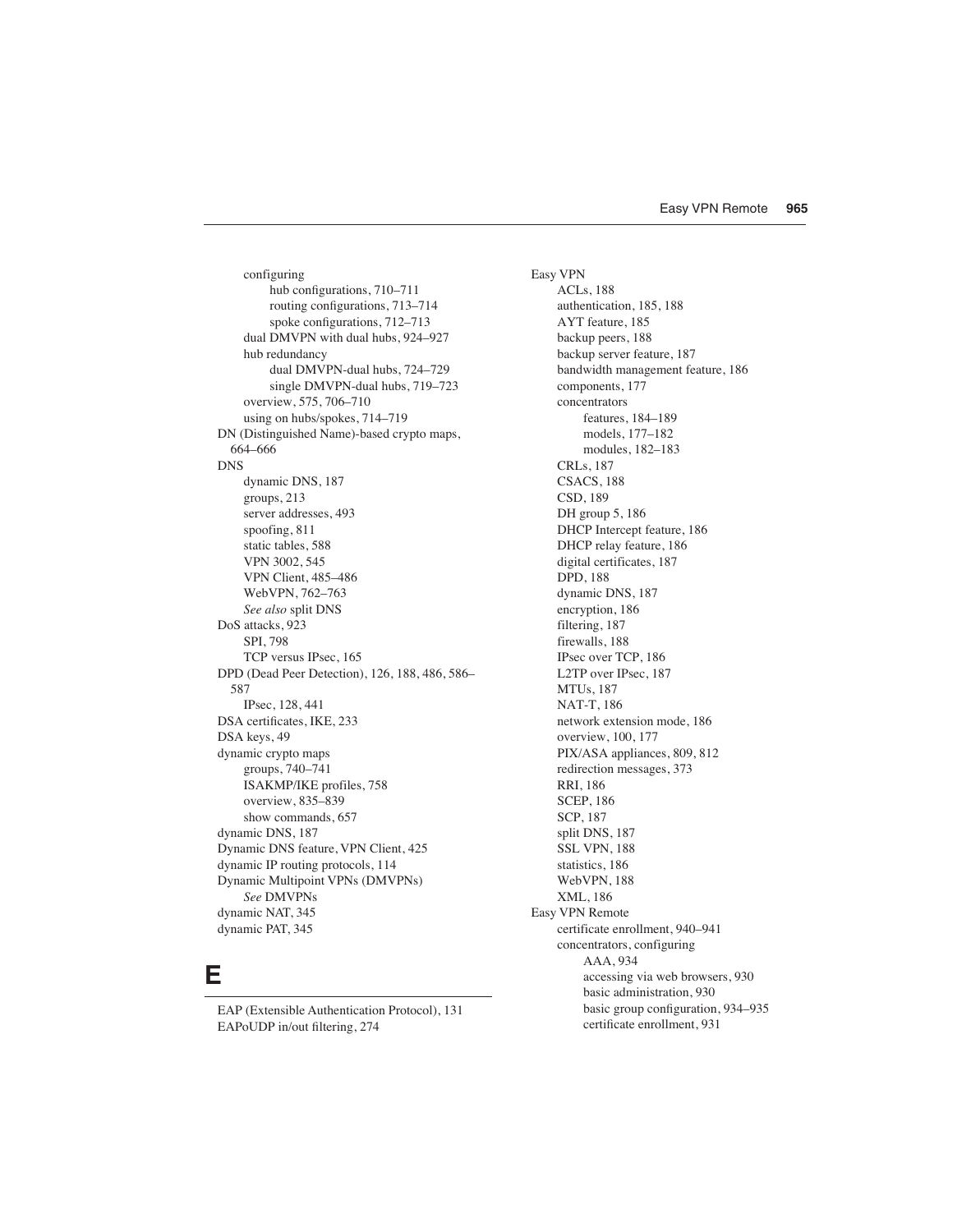CLI Quick Configuration, 928 data SAs, 932 default routes, 929–930 filters, 932–933 IP addressing, 928–929 ISAKMP/IKE, 931–932 rules, 932–933 specific hardware client group configuration, 935 specific software client group configuration, 936–937 VCA, 937–938 VPN-on-a-stick, 932–933 configuring, 748 connecting to Easy VPN Server, 750–751 DHCP server pool, 749 example, 753–754 FOS 6.x, 856–862 Quick Configuration, 939–940 remote access user, 942 user authentication, 751–752 verifying configuration, 749–753, 859–861 connection modes, 746–750 connection profile, 750 device authentication, 941 disadvantages, 748 groups, 750 NAT/PAT, 747–748 NAT-T, 748 overview, 746, 928 routers, 746 VPN 3002 accessing, 537–538, 564–565 administering, 564 authentication/connection options, 548–556 CLI, 538 client mode, 557 default configuration, 537–538 deploying, 535–537 features, 533–534 GUI, 538–548 hardware client option, 536–537 models, 534–535 network extension mode, 557–559 routing features, 562–563

RRI, 563 software client option, 536 upgrading, 565–569 XAUTH, 737, 751–752 Easy VPN Server ACLs, 736 AH, 732 AI, 461 authentication, 851–852 AYT mode, 736 CAC, 737 certificate enrollment, 940–941 concentrators, configuring, 928 AAA, 934 accessing via web browsers, 930 basic administration, 930 basic group configuration, 934–935 certificate enrollment, 931 CLI Quick Configuration, 928 data SAs, 932 default routes, 929–930 filters, 932–933 IP addressing, 928–929 ISAKMP/IKE, 931–932 rules, 932–933 specific hardware client group configuration, 935 specific software client group configuration, 936–937 VCA, 937–938 VPN-on-a-stick, 932–933 configuring AAA, defining, 733–734 address pools, 848–849 example, 743–746, 883–885 groups, 734–742, 849–851 Quick Configuration, 939–940 remote access users, 942 XAUTH, 851–852 crypto maps, 740–742 device authentication, 941 DH group 1, 732 digital certificates, 735 firewalls, 464 FOS 6.x, 847–855 FOS 7.0, 862–885 group policies, defining, 864–871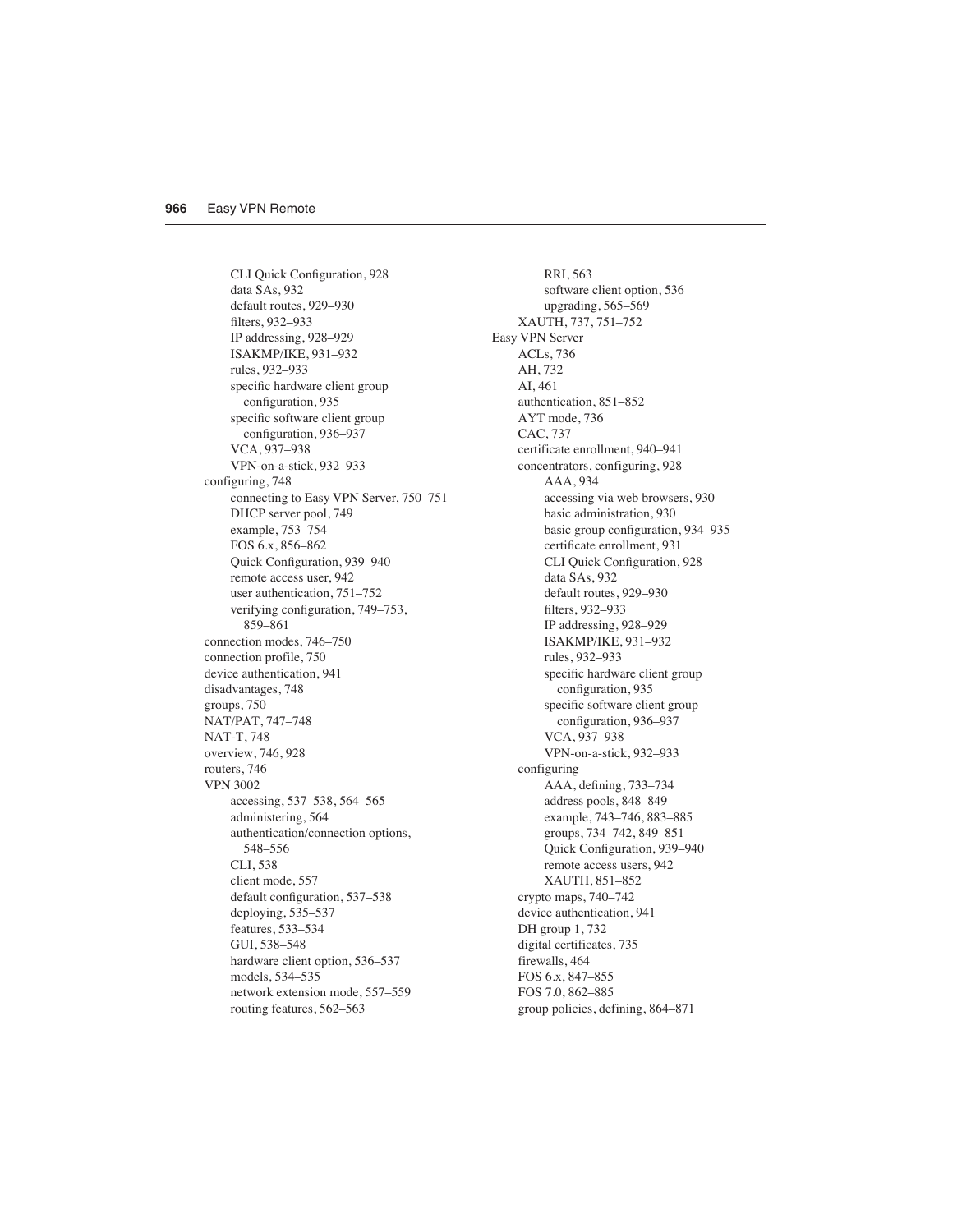IKE Mode Config, 853 IPsec connections configuration options, 452–455 connecting to Easy VPN Server, 453–455 connecting to VPNs, 455 creating connection profile shortcuts, 453 disconnecting, 459 notifications, 458–459 Routing Information tab, 458 setting connection profiles as default, 452–453 statistics, 456 status, 456–459 Tunnel Details tab, 456–457 using certificates, 444–452 using pre-shared keys, 438–443 IPsec over TCP, 732 IPsec over UDP, 732 ISAKMP/IKE policies, 479 load balancing, 880 manual keying, 732 NAT-T, 487, 732 overview, 731–732, 928 PFS, 732, 737 remote access/L2L simultaneous support, 877–880 restricting number of VPN sessions, 883 routers, 732, 745–746 RRI, 563, 741 RSA encrypted nonces, 732 split DNS, 735 split tunneling, 464, 736 transport mode, 732 troubleshooting firewalls, 468 tunnel groups, creating L2L tunnel groups, 875 remote access general properties, 871–873 remote access IPsec properties, 873–875 using multiple servers for remote access, 880–883 using XAUTH, 876–877 VPN 3000, 731 VPN 3200, 534 WINS, 736 XAUTH, 741–742 eavesdropping attacks, 5–7 Echo-Reply messages, PPTP, 137 Echo-Request messages, PPTP, 137

e-mail attacks, 811 SMTP servers, 399 WebVPN, 173, 289–291 encapsulation, 23–24 IPsec, 252–254 IPsec over TCP, 34 IPsec over UDP, 34 L2TP, 148 NAT-T, 34 transport mode, 14 tunnel mode, 15 encapsulation security payload/protocol *See* ESP encrypted connections, 60 encrypted nonces *See* RSA encrypted nonces encryption, 7, 24, 49 AES, 52–53, 822 algorithms, 24, 50 asymmetric keys, 47 concentrators, 182, 186 DES/3DES, 51–52 Diffie-Hellman, 61–64 hardware, 814 key pairs, 591–595 L2L connections, 333 L2TP versus PPTP, 151 MPPE, 39 NULL, 95 PIX appliances, 813 PIX/ASA appliances, 812 PPTP, 132 pre-shared keys, 589 process, 50 RSA encrypted nonces, 68, 590–595 SEAL, 646 SEP modules, 182 SSH, 615 SSL, 160, 167 VAC, 814 VCA messages, 374 VTI feature, 684 WebVPN, 283 enhanced routing, 573, 810 entities, PPTP, 135 enveloping, 76 Error Lookup Tool, 482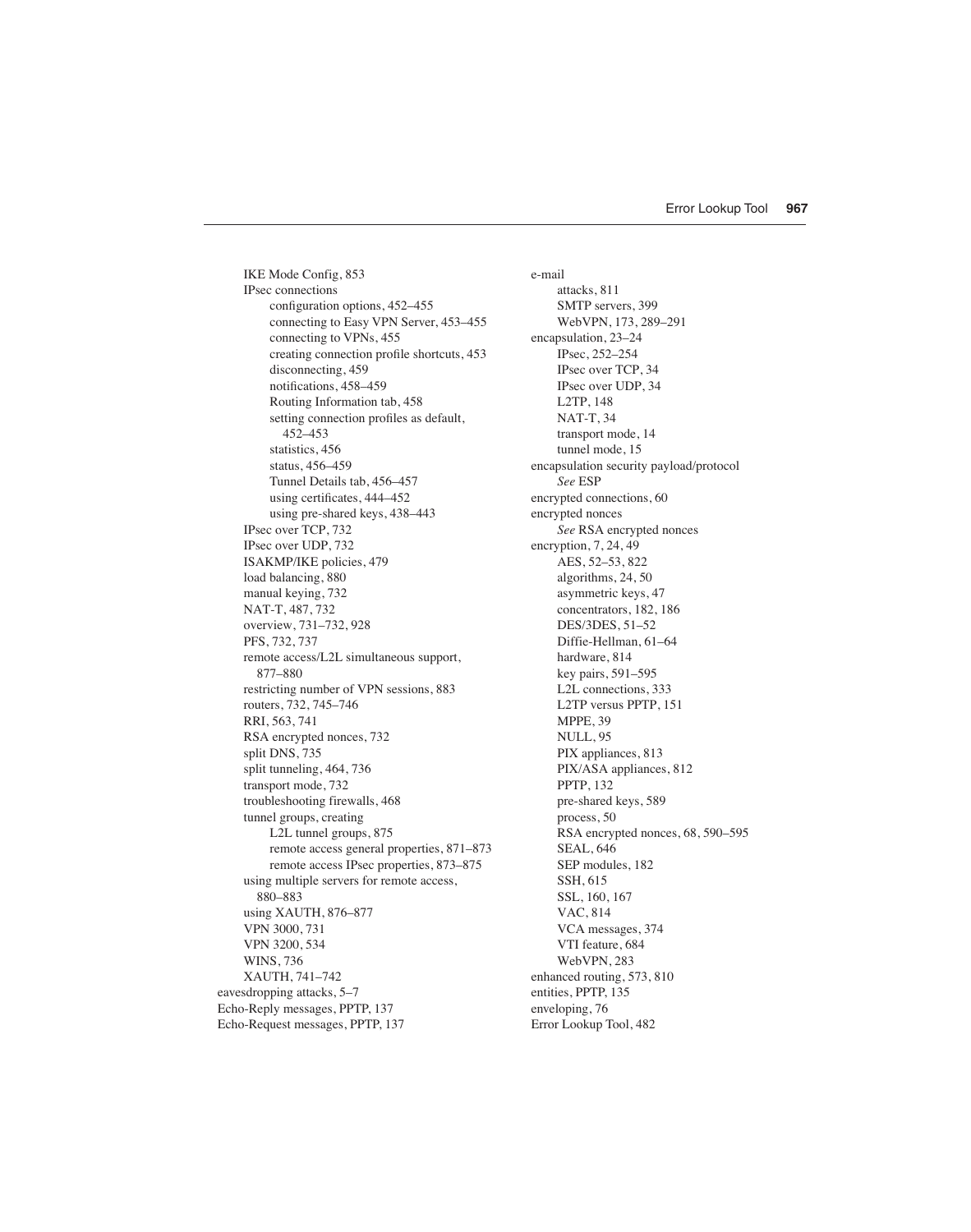error messages, VPN Client, 454 ESP (encapsulation security payload/protocol) address translation, 124 AH, versus, 117 IPsec, 126 L2L connections, 333 overview, 34, 90–94, 119–120, 252 through NAT, 674–676 Ethernet fragmentation, 490 Event Logging feature, VPN Client, 425 event logs, 393 classes/logging levels, 394–403 date/time, 393–394 filterable event logs, 406–408 live events, 404–406 VPN 3200, 548 Event Viewer, 527–530 exception lists, NAC, 272 exportable certificates, 924 exportable keys, 924 Extensible Authentication Protocol *See* EAP external AAA, 220 external authentication, 214–215 assigning addresses, 221–227 authentication/accounting servers, 217–220 configuring groups, 220–221 creating authentication servers, 215–217 extranets, 20

#### **F**

failover, 693–694 configuring, 696–705 FOS, 811 IPsec, 694–695 PIX/ASA appliances, 811 restrictions/limitations, 694 SSP, 694 FEP (Front End Process), PPTP, 147 FIFO (first-in, first-out) queuing, 577 File Management option, 377 filtering concentrators, 187 EAPoUDP in/out filtering, 274 L2L sessions, 343–344

OSPF, 365 overview, 19, 161 software client groups, 936 filters firewalls, 266–267 groups, 213 overview, 932–933 Finesse Operating System *See* FOS fingerprints *See* digital signatures Firewall Integration feature, VPN Client, 425 firewall VPNs, 19 firewalls, 19, 33–35 AYT mode, 465, 736 CIC, 261, 464–466 concentrators, 185–188 CPP filter, 465 CSD, 308 Easy VPN, 185 Easy VPN Server, 464 filters, 266–267 fragmentation, 800 IPsec, 126–128 IPsec over TCP, 254, 821 IPsec over UDP, 440 ISAKMP/IKE Phase 1, 260–267 L2TP, 151 NAT-T, 440 perimeter, 917–918 PIX/ASA appliances, 810 rules, 264–266 split tunneling, 112 stateful, 35, 464, 810–811 translation tables, 487 VPN Client enabling, 465–466 troubleshooting, 468 verifying operation, 466–467 first-in, first-out (FIFO) queuing, 577 Flash memory, concentrators, 382 flexibility, 16, 43 FloodGuard, 166 FOS (Finesse Operating System) failover, 811 features, 812–813 firewalls, 810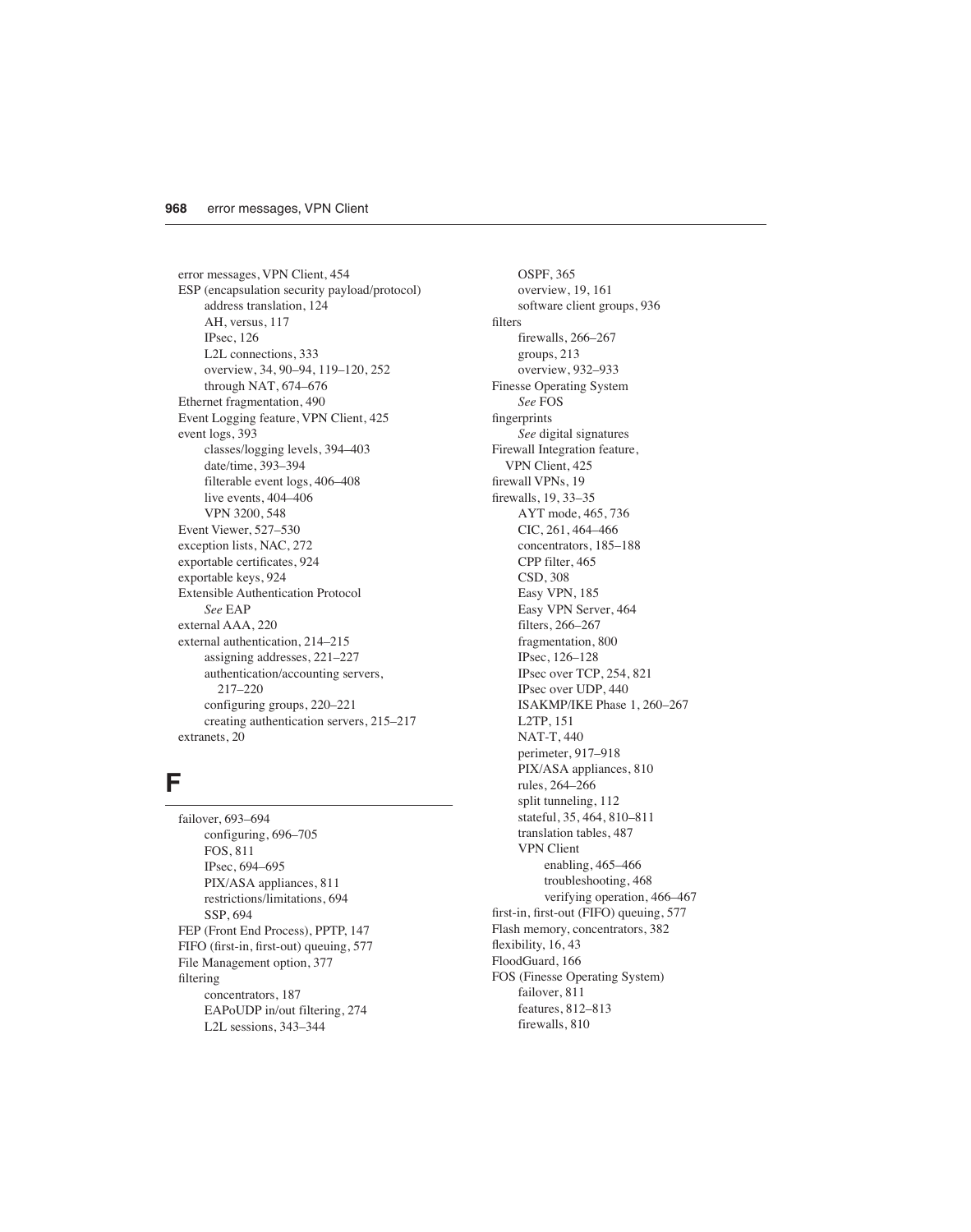FOS 6.3 L2L example, 841–842 FOS 7.0 L2L example, 843–845 overview, 809, 817 redundancy, 811 upgrades, 811 FOS 7.0 Easy VPN Server configuration, 883–885 remote access/L2L simultaneous support, 877–880 restricting number of VPN sessions, 883 using multiple servers for remote access, 880–883 fragmentation attacks, 811 concerns, 799–800 discovery, 801 Ethernet, 490 firewalls, 800 investigating problems, 489–491 overview, 31–32, 487, 798–799 PPTP, 142–143 problems created, 488 solutions, 491–492 throughput, 488, 800 troubleshooting PMTUD, 803–805 static MTU setting, 802 TCP MSS, 803 Front End Process (FEP), 147 fully meshed VPNs, 29 functions, 12

#### **G**

gateways, 15 SSL, 163–164 VPN, 455 WebVPN, 765 Windows, 521 global groups, 208–209 GoToMyPC, 811 GRE (Generic Route Encapsulation) tunneling configuring, 678–679 OSPF, 679–681, 683 overview, 37–38, 135, 677–678, 924 PMTUD, 805 PPTP, 140

group keying, 244 groups access hours, 212 AYT mode, 737 certificates, 244–247 configuring, 518–520 certificate group matching parameters, 244–247 hardware clients, 935 software clients, 936–937 connect time, 213 DHCP network scope, 214 digital certificates, 735 DNS, 213 dynamic crypto maps, 740–741 Easy VPN Remote, 750 Easy VPN Server dynamic crypto map entries, creating, 740–741 CAC for IKE, implementing, 738–740 monitoring groups, 742 static crypto map entries, creating, 741–742 external authentication assigning addresses, 221–227 authentication/accounting servers, 217–220 configuring groups, 220–221 creating authentication servers, 215–217 filters, 213 idle timeouts, 213 IPsec tab, 248–250 keying, 244 lock feature, 738 passwords, 212 policies, defining attribute configuration, 866–871 default, 864–865 locations, 864 PPTP/L2TP, 278–279 pre-shared keys, 105, 518, 735 remote access controlling access to concentrators, 207–227 ISAKMP/IKE profiles, 757–758 viewing, 742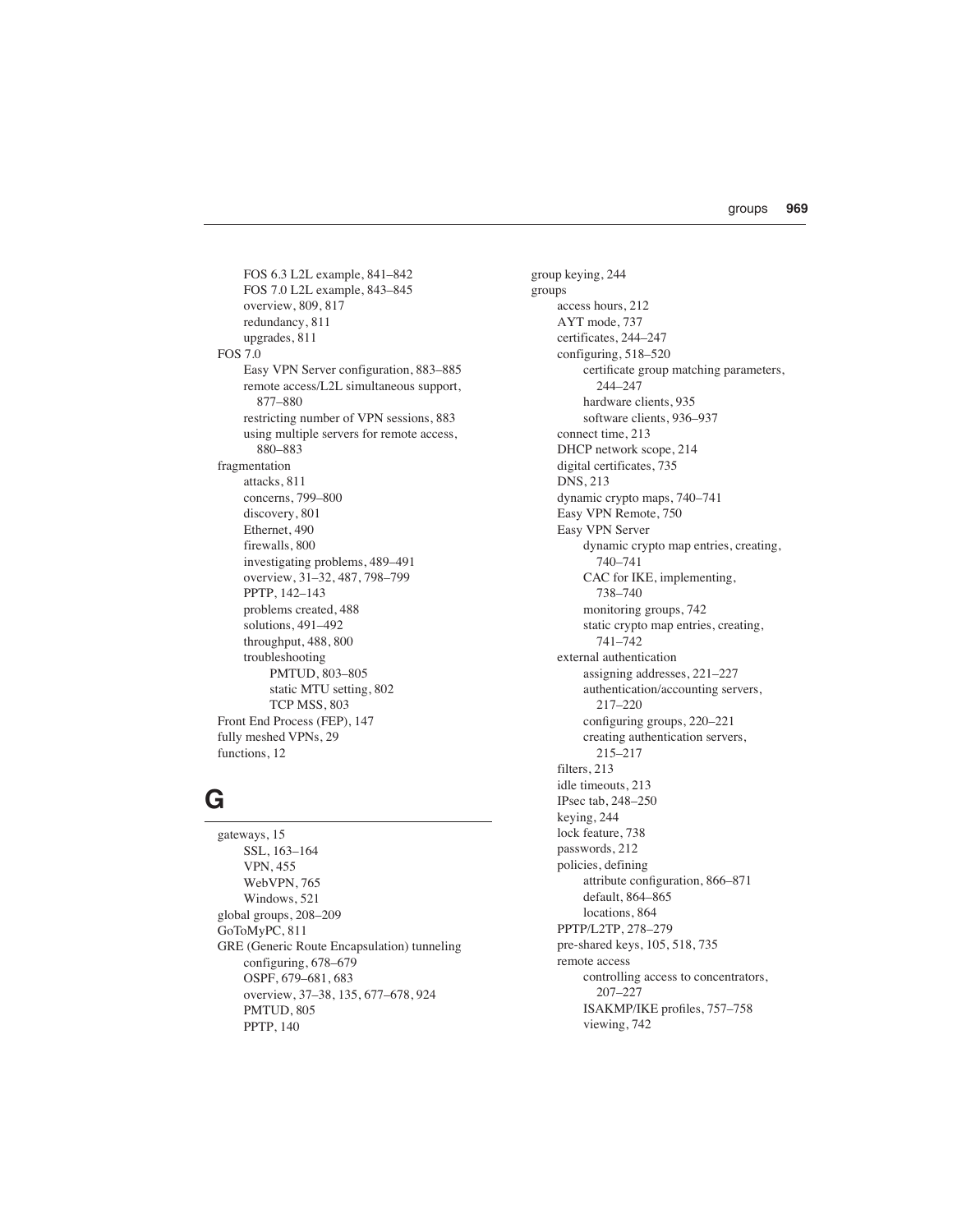SEP modules, 213 simultaneous logins, 212 specific groups, 209 static crypto maps, 741–742 strip realm, 214 tunnel groups L2L tunnel groups, 875 overview, 214, 863 remote access general properties, 871–873 remote access IPsec properties, 873–875 WebVPN, 297–298 ACLs, 302–303 content filter parameters, 301–302 group buttons, 303–304 WebVPN parameters, 299–301 WebVPN tab, 298–303 WINS, 213 wireless campuses, 947–949 groups, keys, 62 GUI Locking feature, 432

# **H**

hardware appliances, 177 hardware clients, VPN 3002 accessing, 537–538, 564–565 administering, 564 authentication/connection options, 548–556 CLI, 538 default configuration, 537–538 deploying, 535–537 features, 533–534 GUI, 538–548 hardware client option, 536–537 models, 534–535 routing features, 562–563 RRI, 563 software client option, 536 upgrading, 565–569 Hashing Message Authentication Codes *See* HMAC Hello messages, L2TP, 150 hex dumps, 403 hidden communication, 16

high availability, concentrators, 184 HMAC (Hashing Message Authentication Codes) MD5, 55 overview 53–54, 93 sending signatures via translation devices, 58 SHA, 55 sharing secret keys, 58 VPN implementations, 59 hold-down routes, 338 host names, 588 Hot Standby Router Protocol (HSRP) RRI, 687–693 hours, access, 212 HSRP (Hot Standby Router Protocol), 687–693 HTTP concentrators, 382 HTTP/HTTPS proxy service, WebVPN, 285–286 **HTTPS** administrators, 380 WebVPN, 282–284, 381, 765 hub-and-spoke redundancy, 36

### **I**

ICMP echoes, 377 ICV (Integrity Checksum Value), 54, 119 IDEA (International Data Encryption Algorithm), 51 identity certificates, 72, 236–241, 247 router types, 587–588 idle timeouts, groups, 213 IE Proxy feature, 255–256 IETF (Internet Engineering Task Force), 89 IKE (Internet Key Exchange) protocol, 49 authentication problems, 413–416 data connections, 121–123 ISAKMP/IKE Phase 1, 100–116 ISAKMP/IKE Phase 2, 116–123 keepalives, 248 overview, 49, 90–95 peer descriptions, viewing, 795–796 policy mismatch, 411 proposals, 230–234, 516–517 transforms, 102–104, 121 transport mode, 120 tunnel mode, 120 IKE Client Configuration client addressing, 108–109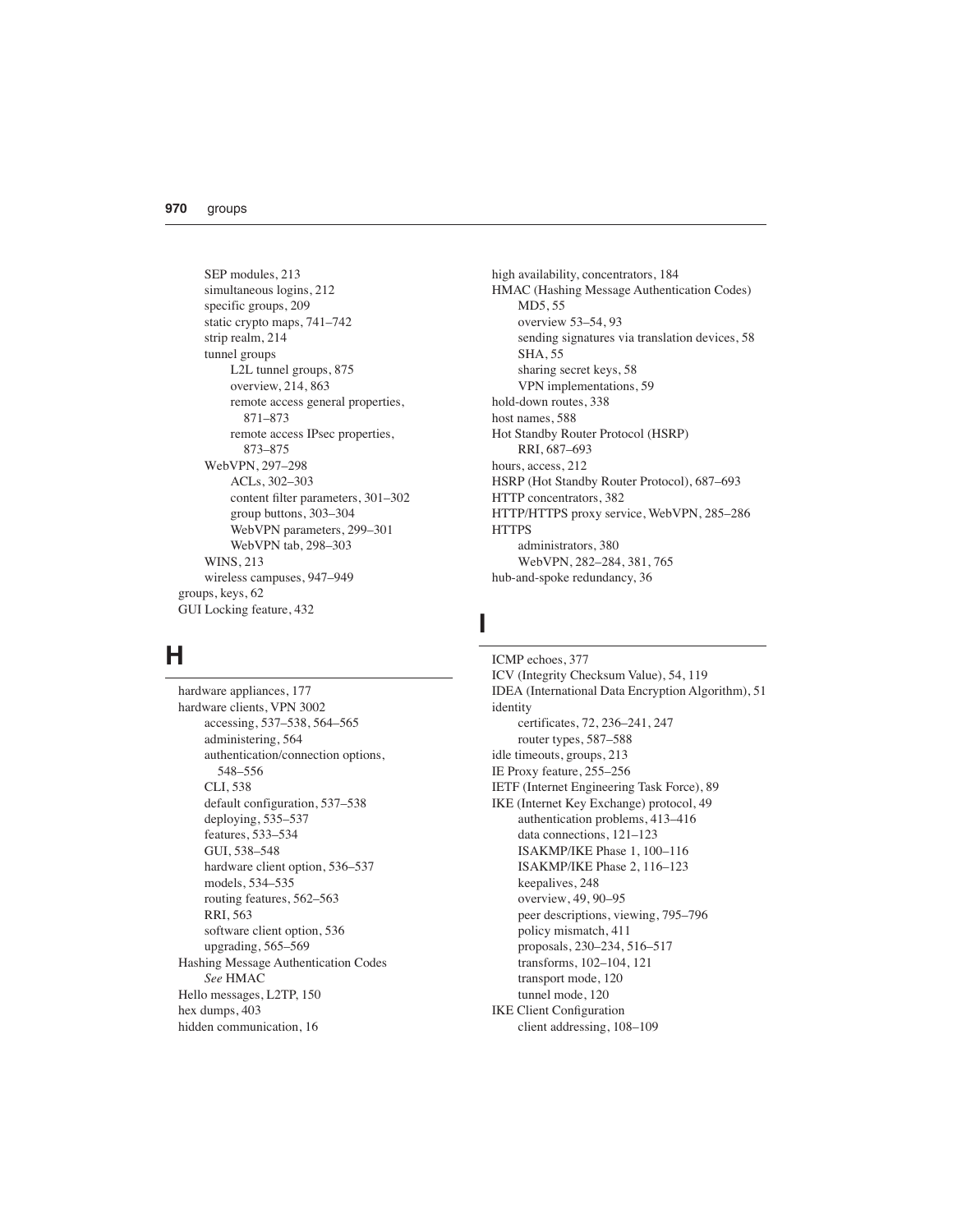client connection types, 109–111 firewalls, 112 split DNS, 113–114 split tunneling, 111–112 IKE Mode Configuration client addressing, 108–109 client connection types, 109–111 Easy VPN Server, 853 firewalls, 112 overview, 100, 107 split DNS, 113–114 split tunneling, 111–112 image files, VPN Client, 435 IMAP, 291 Incoming-Call-Connected messages, PPTP, 138 Incoming-Call-Reply messages, PPTP, 138 Incoming-Call-Request messages, PPTP, 138 Individual Unit Authentication, 551–552 Individual User Authentication, 185 initial contact feature, 128–129 InstallPath parameters, 430 Instant Messenger, 811 integrity data, 90 message, 167 overview, 8, 38 packet, 24 Integrity Checksum Value (ICV), 54, 119 Interactive Unit Authentication, 185, 551 inter-chassis redundancy VCA, 371–376 VRRP, 366–371 interfaces bandwidth policies, 355–356 OSPF, 364 VPN Client, 435 internal authentication, 227–229 International Data Encryption Algorithm (IDEA), 51 Internet Engineering Task Force (IETF), 89 Internet Key Exchange protocol *See* IKE Internet remote access certificate enrollment, 940–941 concentrators, 928 device authentication, 941 Quick Configuration, 939–940 remote access user configuration, 942 wireless users, 951–952

Internet Security Association and Key Management Protocol *See* ISAKMP Internet VPNs, 21 intra-chassis redundancy, 366 intranets, 20 invalid security parameter index (SPI) feature, 797–798 IP address identity types, 588 IP headers, 799 IP RTP prioritization, 577 IP Security Monitor, 525–526 IPsec 3DES, 93 address translation ESP through NAT, 674–676 issues, 124 NAT, 673–674 overview, 124, 673 solutions, 124–125 AES, 93 AH, 117–119 allowing IPsec traffic, 582–583, 818–820 automatic initiation using, 464 verifying configuration, 463 VPN Client GUI, 464 vpnclient.ini file, 461–463 backup server feature, 185 CAC, 737 Client FW tab, 260–267 concentrators, 200 connections building sessions, 99–100 SAs, 97 setting up, 97–98 data encapsulation, 252–254 data SAs, 268–270, 668 DES, 93 device authentication certificates, 235–247 components, 235 configuring, 823–833 pre-shared keys, 235 device interactions, 94 DPD, 128, 441, 586–587 ESP, 119–120, 126 ESP versus AH, 117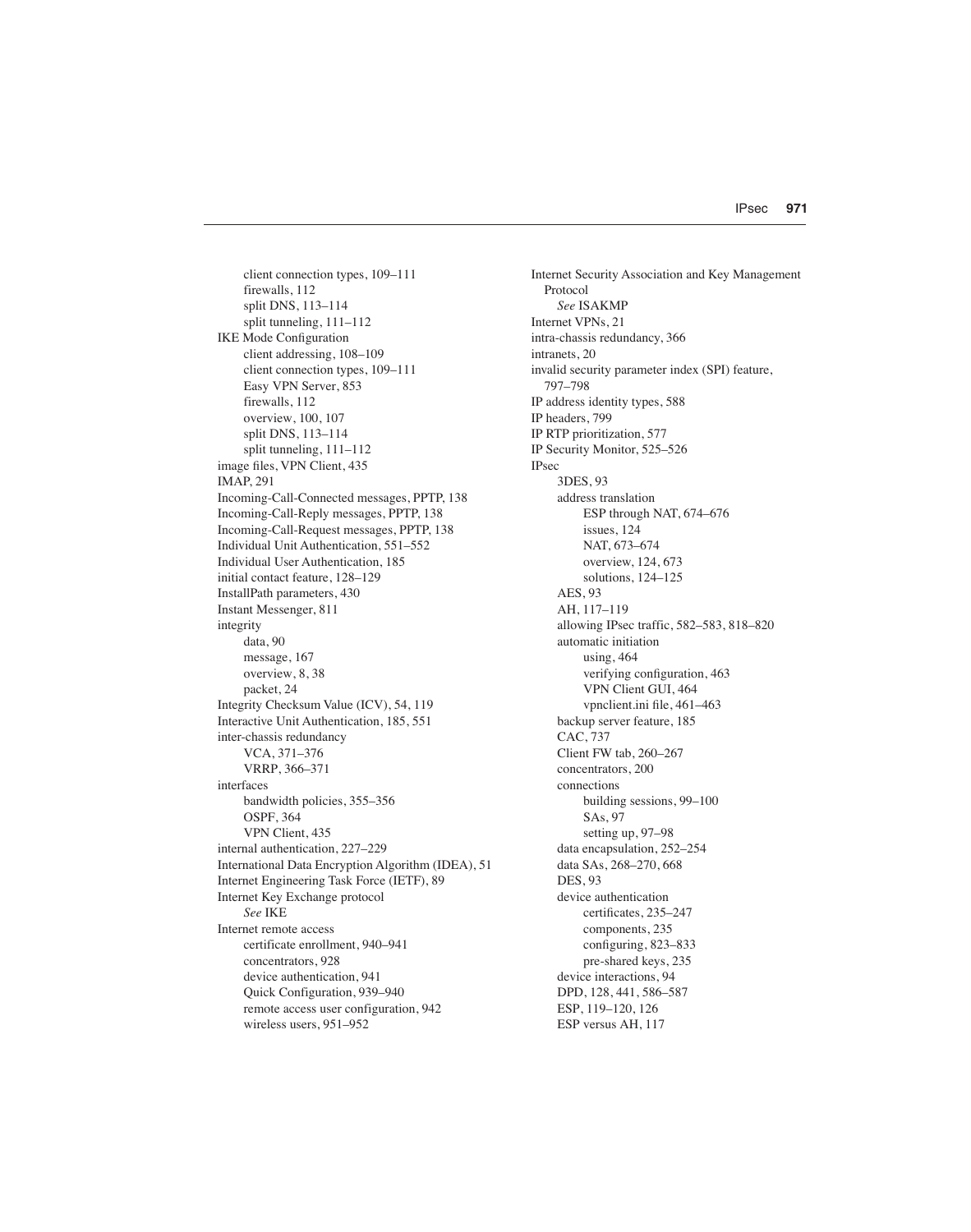filtering IPsec traffic, 670–673 firewalls, 112, 126–128 gathering information, 581–582 HMAC, 93 IE Proxy feature, 255–256 IKE protocol, 95, 230–234 initial contact feature, 128–129 invalid SPI conditions, 797 IPsec tab, 247–250 ISAKMP, setting up, 94, 820–822 ISAKMP/IKE Phase 1 device authentication, 104–105 key exchange, 104 management connection, 101–104 remote access steps, 105–116 ISAKMP/IKE Phase 2 activating crypto maps, 839 building crypto maps, 835–839 data connection management commands, 839–840 defining how to protect traffic, 834–835 specifying traffic to protect, 834 L2L connections, 344, 840–845 L2TP, 145, 147 limitations, 574–575 migrating to IPsec-based design, 669–670 Mode/Client Configuration tab, 251–259 NAC, 270–274 NAT/PAT, 124 NAT-T, 583 non-unicast traffic, 677–683 notifications, 458–459 Oakley protocol, 95 overview, 38–39, 89, 147, 163, 229–230 Passive Mode feature, 669 PIX/ASA appliances, 812 policies, configuring, 822–823 pre-shared keys, 588 profiles, 683–684 redirection messages, 373 redundancy HSRP with RRI, 687–693 stateful failover, 693–705 remote access/L2L sessions same router, 755–761 RFCs, 91–95 RRI, 100 SAs, 94, 97, 248, 517, 646

SHA-1, 93 simplifying configurations, 683–687 SKEME protocol, 95 split DNS, 113–114, 258–259 split tunneling, 111–112, 256–258 SSL, versus, 157, 166 standards, 89–92 stateful firewalls ESP through NAT, 674–676 NAT, 673–674 troubleshooting, 794–798 tunneling IPsec over TCP, 254 IPsec over UDP, 253 NAT-T, 254 network extension mode, 559–561 overview, 148, 252–253, 752–753 VPN 3200, 553–555 VPN 3200, 534, 544, 549 VPN Client configuration options, 452–455 connecting to Easy VPN Server, 453–455 connecting to VPN gateways, 455 connection status, 456–459 creating connection profile shortcuts, 453 disconnecting, 459 notifications, 458–459 Routing Information tab, 458 setting connection profiles as default, 452–453 statistics, 456 Tunnel Details tab, 456–457 using certificates, 444–452 using pre-shared keys, 438–443 VTI feature, 684–687 IPsec over TCP concentrators, 186 Easy VPN, 186 Easy VPN Server, 732 firewalls, 821 overview, 34, 125–126, 253–254, 821 VPN Client, 425 IPsec over UDP Easy VPN Server, 732 firewalls, 440 overview, 34, 125, 252–253 VPN Client, 425 IPsec Passive Mode feature, 669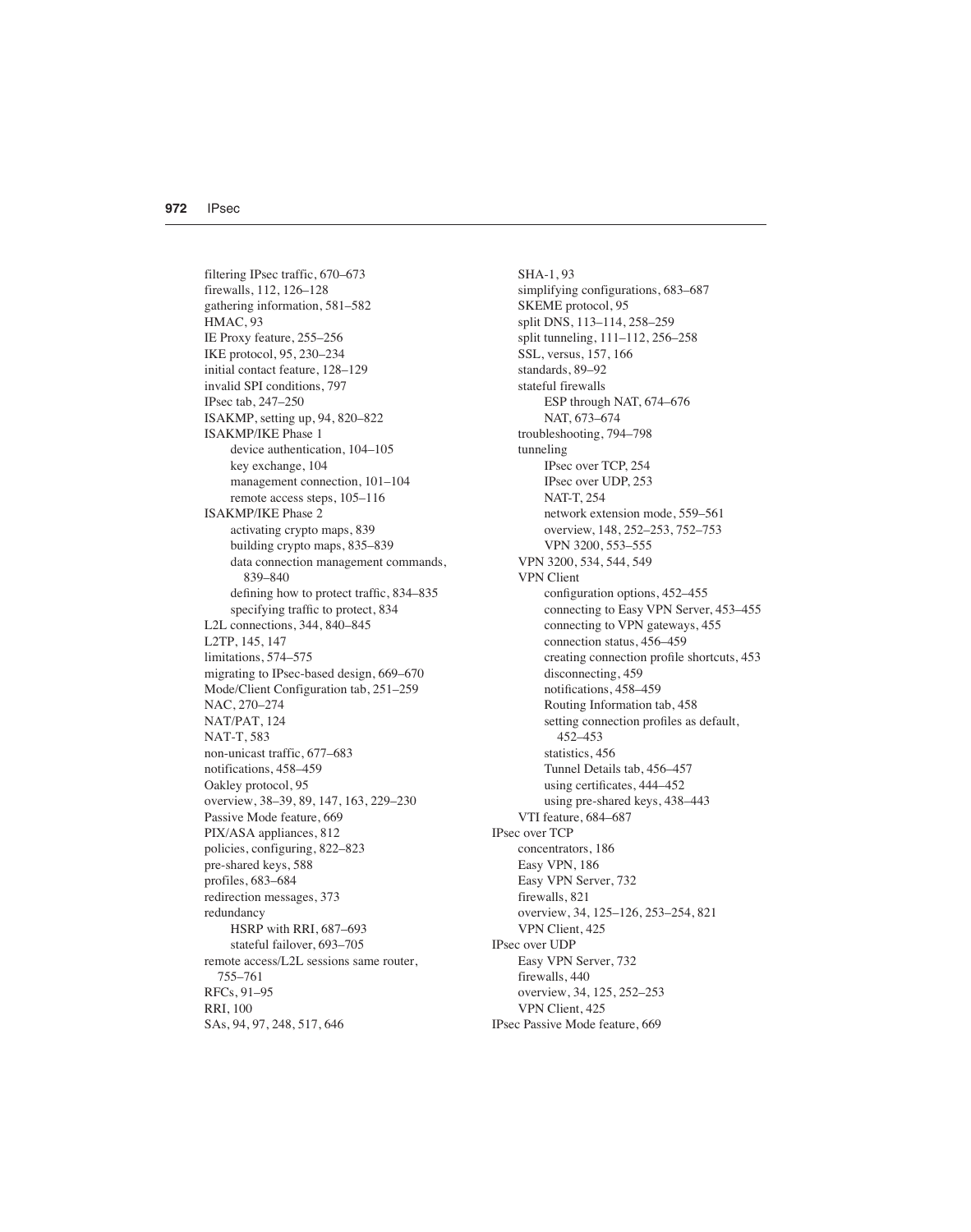ipseccmd command, 526–527 ISAKMP (Internet Security Association and Key Management Protocol) data connections, 121–123 overview, 90. 94 policies, 923 transforms, 102–104, 121 transport mode, 120 tunnel mode, 120 ISAKMP/IKE configuring, 931–932 crypto maps, 758 data connection, 833 activating crypto maps, 839 building crypto maps, 835–839 data connection management commands, 839–840 defining how to protect traffic, 834–835 specifying traffic to protect, 834 firewalls, 260–267 IKE policies, 326–327 management connection allowing IPsec traffic, 818–820 configuring device authentication, 823–833 configuring policies, 822–823 data SAs, 268–270 dynamic crypto maps, 655–662 managing IPsec data SAs, 668 managing/viewing connections, 666–668 mismatched protected traffic, 418 mismatched transform sets, 417–418 setting up ISAKMP, 820–822 troubleshooting, 417–418, 901–909 viewing IPsec data SAs, 667 overview, 325 policy mismatches, 479–480 port 500, 675 profiles, 756–757 remote access profiles, 757–758 transforms, 326 wireless campuses, 945 ISAKMP/IKE Phase 1 Client FW tab, 260–267 connections commands, 774

debug crypto engine command, 786–788 debug crypto isakmp command, 775, 778–785 debug crypto pki command, 785 management, 101–104, 618–620, 817–833 show crypto isakmp sa command, 774 device authentication, 104–105, 235–247, 587–617 digital certificates/router enrollment, 595–617 DPD, enabling, 586–587 IE Proxy feature, 255–256 IKE proposals, 230–234 IPsec tab, 247–250 ISAKMP, enabling, 583 key exchange, 104 Mode/Client Config tab, 251–254 negotiating policies with peers, 585–586 policies commands, 584–585 creating, 583–585 default, 584–585 pre-shared keys, 588–595 remote access steps, 105–116 router identity types, 587–588 routers as CAs, 620–641 SAs, 739 split DNS, 258–259 split tunneling, 256–258 troubleshooting, 411, 413, 415–417, 530, 887–899 ISAKMP/IKE Phase 2 building DN-based crypto maps, 664–666 dynamic crypto maps, 655–662 managing IPsec data SAs, 668 managing/viewing connections, 666–668 viewing IPsec data SAs, 667 components, 116–117 configuring crypto ACLs, 644–645 crypto protection methods, 645–647 defining protected traffic, 644–645 DN-based crypto maps, 664–666 dynamic crypto maps, 655–662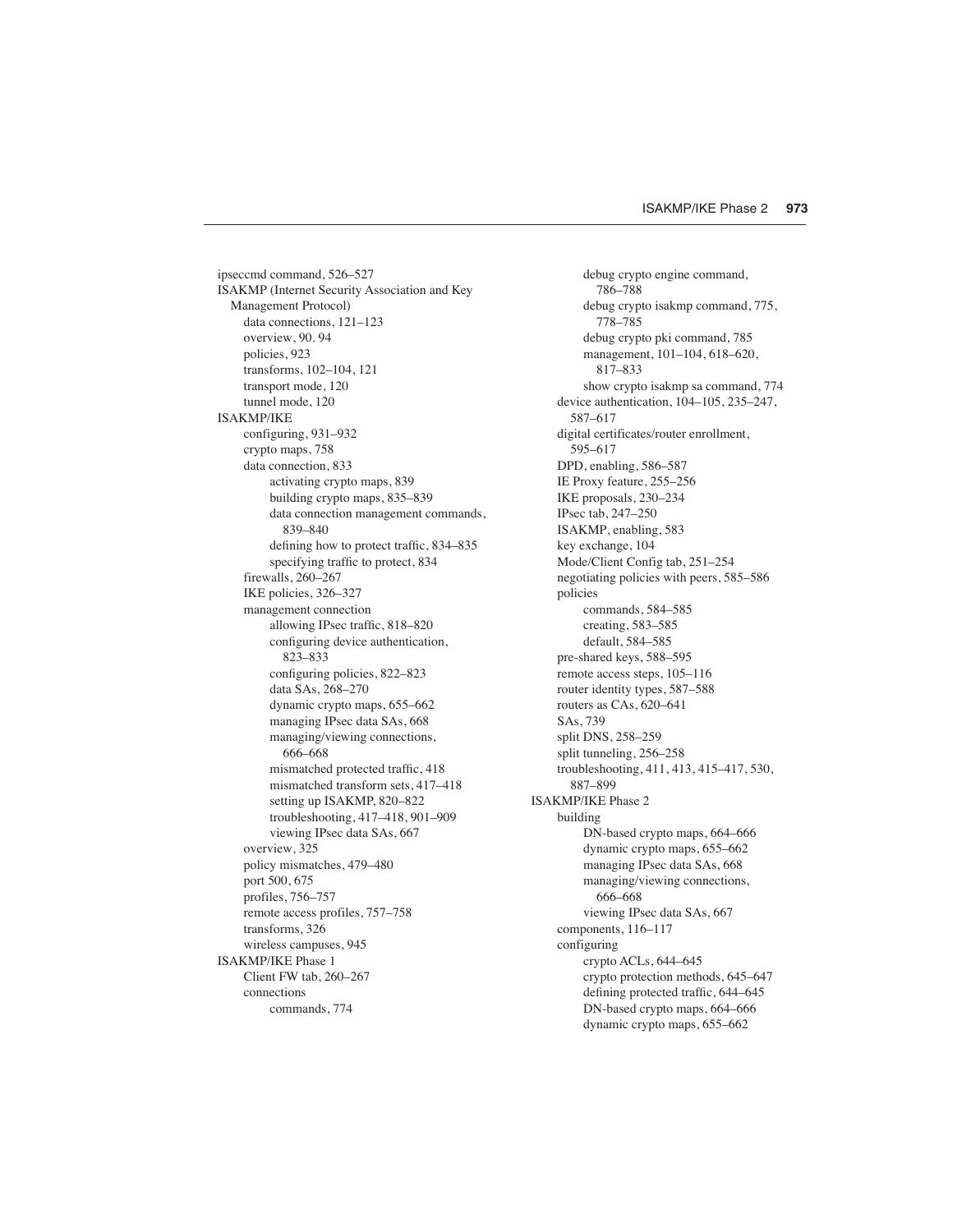static crypto maps, 647–655 transform sets, 645–647 connections commands, 788 data connections, 121–123 debug crypto ipsec command, 790–794 modes, 120 show crypto engine active command, 788–789 show crypto ipsec sa command, 789–790 security protocols, 117–120 transforms, 121 isp account, 378

### **J–K**

jitter, 576

KaZaA, 811 KEA (Key Exchange Algorithm), 49 keepalives IKE, 248 PPTP, 137 *See also* DPD Key Distribution Center, Kerberos, 92 Key Exchange Algorithm (KEA), 49 keyrings, 756 keys asymmetric, 46–49 authentication, 67 auto-archiving, 628–629 autoenrollment, 608 caller ID value, 139 CAs, 597–599 Diffie-Hellman algorithm, 49, 61–64 DSA, 49 Easy VPN Server, 732 exchanging keys asymmetric keying algorithm, 61 encrypted connections, 60 IPsec, 104 limitations, 65 overview, 60, 104 pre-sharing, 60 exportable keys, 924

key groups, 62, 104, 244 management, 24–25 overview, 45, 591–593 PIX/ASA appliances, 812 pre-shared keys configuring, 588–589 overview, 67–69 protecting, 589–590 RSA encrypted nonces, 590–595 viewing, 590 refreshing, 64 RSA backing up RSA information, 617 exportable key pairs, creating, 615 exporting key pairs, 616–617 importing key pairs, 617 public keys, configuring, 593–594 removing RSA keys, 594–595 using key pairs for certificate, 616 secret, 104 sharing, 58–61, 65 SSH, 615 symmetric, 46 WebVPN, 763

### **L**

L2F (Layer-2 Forwarding), 39 L2L (LAN-to-LAN) connections adding certificates, 332–333 completing, 342–343 configuration parameters, 328–331 connection policies, 333–335 device authentication, 332–333 filtering, 344 groups, 344 IPsec SAs, 344 local/remote networks, 341–342 modifying, 344 overview, 327–328 peer connectivity, 331–332 private addresses, 331–332 routing options, 335–341 address translation ESP through NAT, 674–676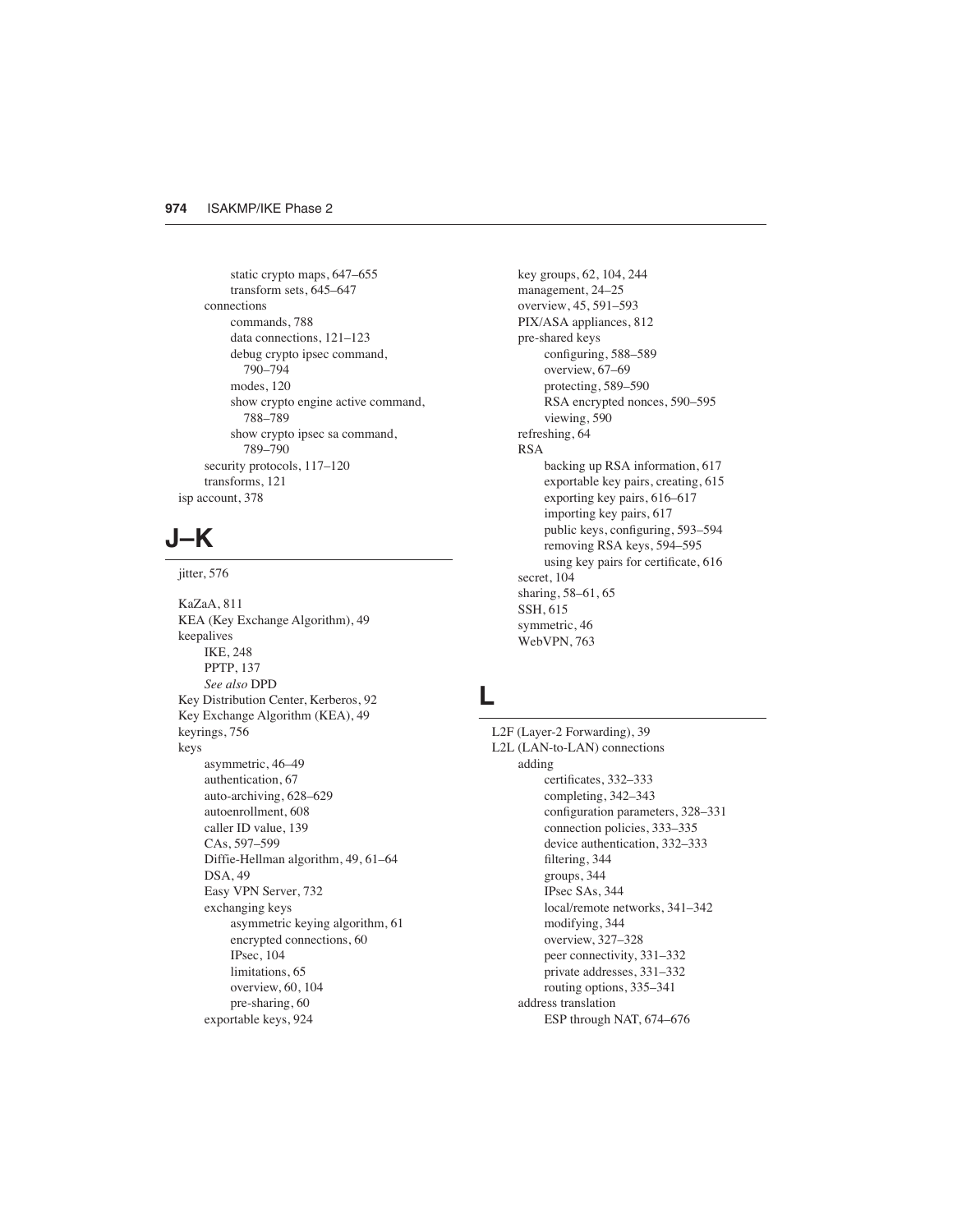NAT, 673–674 overview, 344–349, 673 bandwidth aggregation, 359 policies, 354, 358–359 reservations, 358 connectivity example, 323–324, 840–845 filtering IPsec traffic, 670–673 hold-down routes, 338 IKE policies, 326–327 IPsec redundancy HSRP with RRI, 687–693 stateful failover, 693–705 ISAKMP/IKE Phase 2 configuration, 643 building dynamic crypto maps, 655–662 building static crypto maps, 647–653 configuring static crypto maps, 653, 655 crypto ACLs, 644–645 crypto protection methods, 645–647 defining protected traffic, 644–645 DN-based crypto maps, 664–666 dynamic crypto maps, 655–662 managing IPsec data SAs, 668 managing/viewing connections, 666–668 static crypto maps, 647–653, 655 transform sets, 645–647 viewing IPsec data SAs, 667 migrating to IPsec-based design, 669–670 NAT, 345–349 NAT-T, 334–335 network extension mode, 558 non-unicast traffic, 677–683 overlapping addresses, 346 overview, 16, 323 platforms, 325 redundancy, 337 restrictions, 324 routers, 325 scalability configuring DMVPNs, 710–714 DMVPNs, 706–707 DMVPNs and hub redundancy, 719–729 non-DMVPN network, 707–710 using DMVPNs on hubs/spokes, 714–719 sessions IPsec, 755–761 ISAKMP/IKE Phase 1 debug commands,

775–781 Phase 2 data connections, 833–839 PIX/ASA appliances, 809–810 router deployment, 573–574 troubleshooting, 890–894 setting up, 325 simplifying configurations, 683–687 stateful firewalls, 673–676 tunnel groups, 875 L2TP (Layer 2 Tunnel Protocol) address translation, 151 authentication, 145 configuring groups, 278–279 control messages, 149–150 DHCP, 145 encapsulation, 148 firewalls, 151 global configuration, 280–281 IPsec, 145–148 NAC, 270 operation, 146 overview, 39–40, 131, 144–146, 277 PPTP, versus, 151–152 tunnels, 147–151 UDP, 149 Windows, 506–507 L2TP Access Concentrator (LAC), 147 L2TP Network Server (LNS), 147 L2TP over IPsec, 187 LAC (L2TP Access Concentrator), 147 LAN extension mode, IPsec, 110–111 LAN-to-LAN connections *See* L2L connections LAN-to-LAN NAT, 345–349 Layer-2 Forwarding (L2F), 39 Layer-2 Tunneling Protocol *See* L2TP LCP (Link Control Protocol), 133 LEAP, 553 Link Control Protocol (LCP), 133 link establishment, PPTP, 133 LNS (L2TP Network Server), 147 load balancing ASA, 881 concentrators, 181 Easy VPN Server, 880 failover, 811 FOS 7.0, 880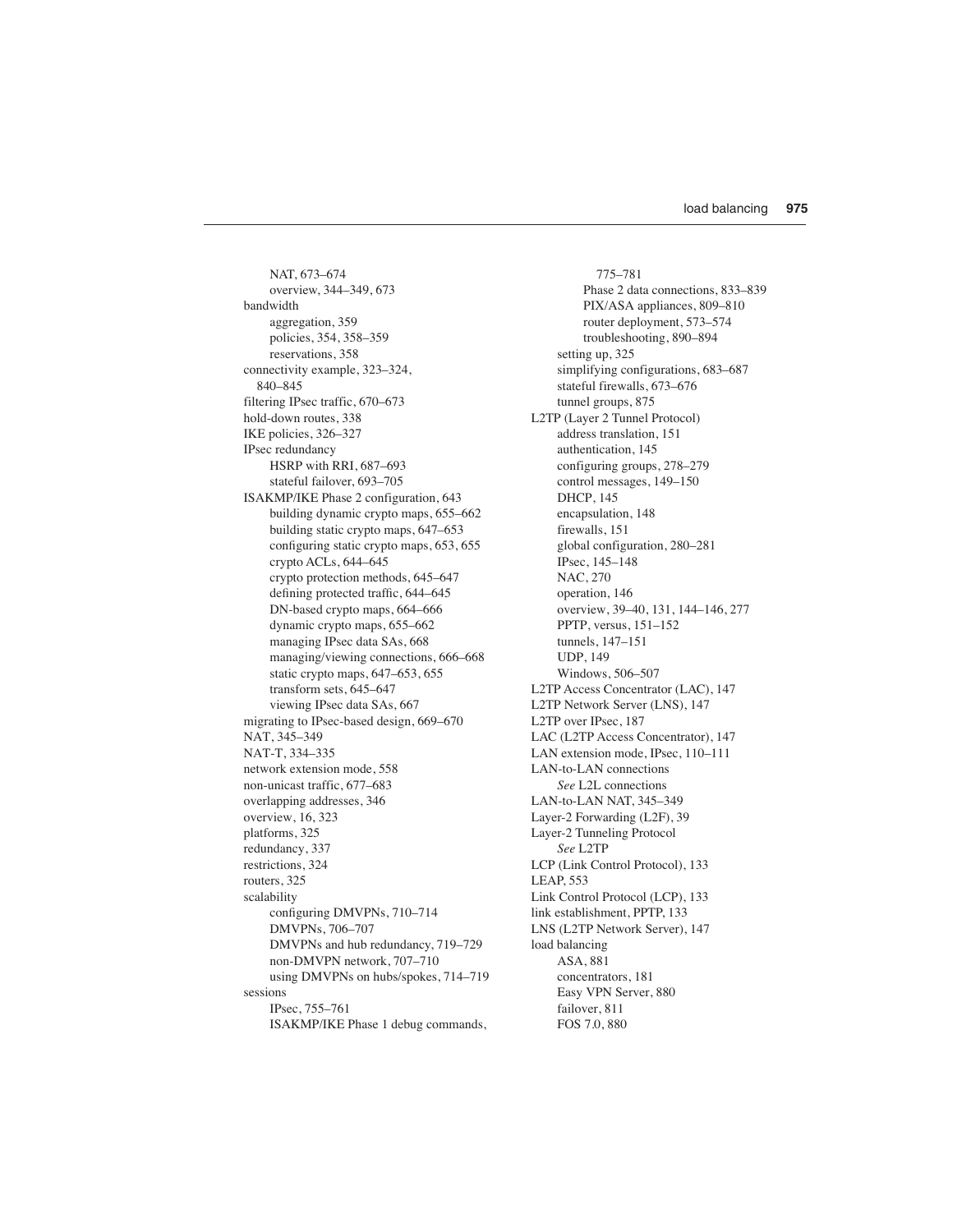VCA, 376 VPN 3200, 534 logging classes, 394–395 configuring classes, 400–403 configuring e-mail, 399 configuring SNMP server for traps, 398–399 configuring syslog server, 399 default configuration, 395–397 event classes, 394–403 FTP backup, 398 filterable event logs, 406–408 live events, 404–406 Oakley logging, 530 VPN Client, 475 clearing logging information, 478 disabling logging, 477 formatting event information, 475–477 logging classes, 476 searching for logging information, 477–478 logos, WebVPN, 288–289, 766 Lotus Notes, 158 LZS compression, 249

### **M**

magic cookies, 136 main mode, IPsec, 101–102 management connection, IPsec aggressive mode, 102 main mode, 101–102 overview, 96, 101 transforms, 102–104 management messages, PPTP, 136 management protocols, administrators, 380–381 man-in-the-middle attacks, 8–11, 65–66 mapping, 33, 878–880 masquerading attacks, 7–8 Maximum Segment Size (MSS), 803 maximum transmission unit *See* MTU MD5 (Message Digest 5), 55 media translation, 575

message integrity, SSL versus IPsec, 167 message replay attacks, 165 Microsoft Challenge Handshake Authentication Protocol (MS-CHAP), 134 Microsoft Point-to-Point Encryption (MPPE) protocol, 39, 132 mis account, 378 MMC (Microsoft Management Console), 526 modes aggressive, 102 client, 109, 557 LAN extension, 110–111 main, 101–102 network extension mode, 186, 557–561 overview, 12–13 quick, 116 transport, 13–14, 92, 120 tunnel, 14–16, 92, 120 VPN 3200, 534, 545, 556 VPN Client, 435–438 modules, concentrators, 182–183 Monitoring Refresh option, 377 Monitoring screens, 385–386 Sessions encryption, 392 LAN-to-LAN Sessions table, 389–390 Management Sessions table, 391 Protocols, 392 Remote Access Sessions table, 391 Session Summary table, 388–389 Top Ten Lists, 392 statistics, 409–410 System Status, 386–387 MPLS (Multi-Protocol Label Switching), 40 MPPE (Microsoft Point-to-Point Encryption) protocol, 39, 132 MS-CHAP (Microsoft Challenge Handshake Authentication Protocol), 134 MSS (Maximum Segment Size), 803 MTU (maximum transmission unit), 32, 534 fragmentation discovery, 801 hard-coding, 491–492 Network Monitor program, 490 ping program, 490 routers, 802 SetMTU program, 492 MTU Sizing feature, VPN Client, 426 MTUAdjustmentOverride parameters, 430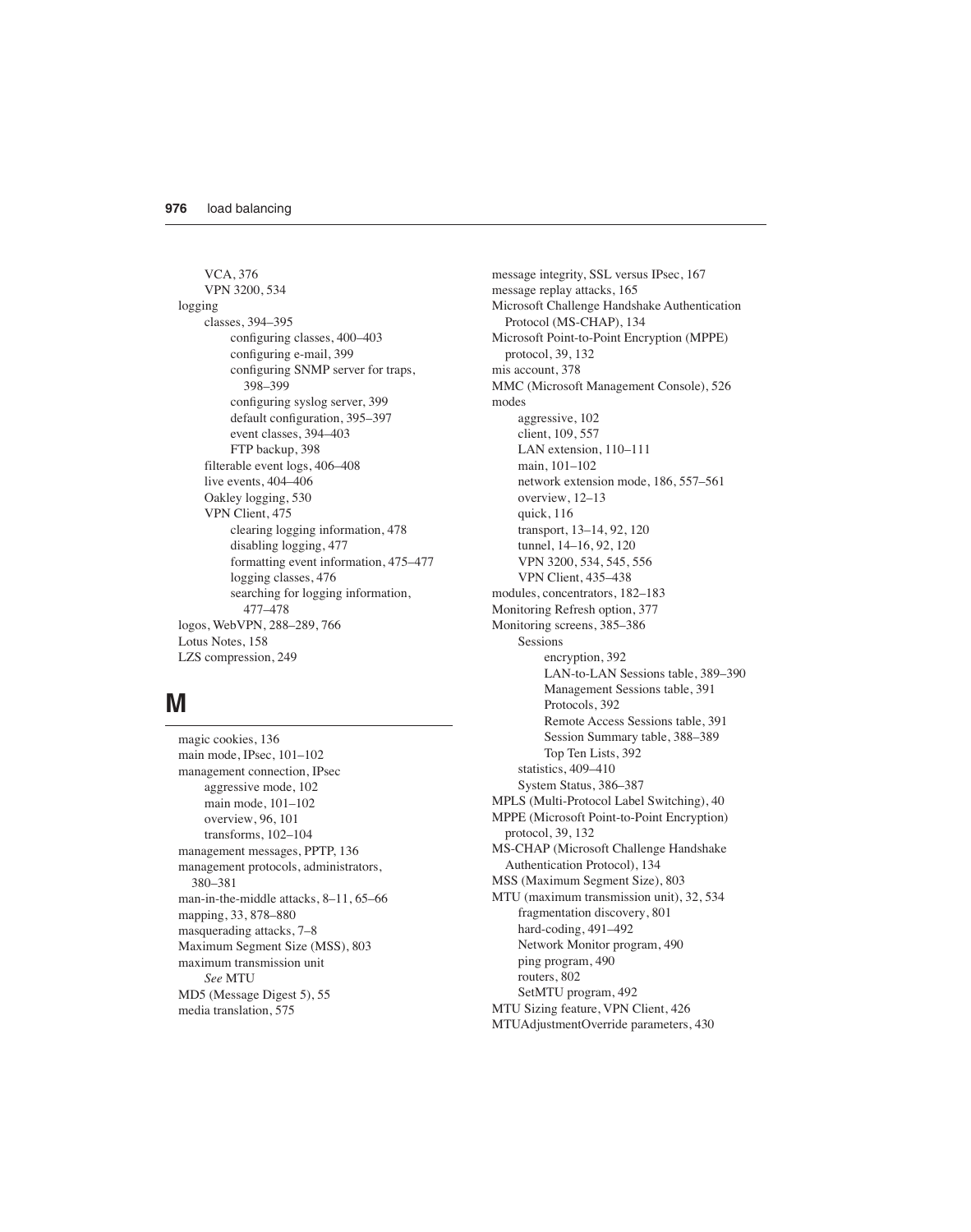multicasting, 362 multipoint mode, 926 Multi-Protocol Label Switching (MPLS), 40 mutual group authentication, 22, 86, 452

#### **N**

NAC (Network Access Control), 270 AAA, 272–273 exception lists, 272 global configuration, 270–271 group configuration, 272–274 PIX/ASA appliances, 812 RADIUS servers, 272–273 NAD (Network Autodiscovery), 340–341 NAT (Network Address Translation) AH incompatibility, 119 dynamic, 345 Easy VPN Remote, 747–748 ESP through, 674–676 IPsec, 124 keepalives, 674 overview, 33, 673–674 PPTP, 143 show commands, 674 SSL, 165 static NAT, 345 VCA, 375 NAT-T (NAT transversal/traversal) concentrators, 186, 487 Easy VPN Remote, 748 Easy VPN Server, 487, 732 firewalls, 440 IPsec, 583 L2L connections, 334–335 overview, 34, 125, 253–254, 673–674, 821, 837 PIX appliances, 812 VPN Client, 426 NBAR (network-based application recognition), 577 netstat program, 489 Network Access Control (NAC) exception lists, 272 global configuration, 270–271 group configuration, 272–274 Network Address Translation *See* NAT Network Autodiscovery (NAD), 340–341

network client implentation, SSL, 156 network extension mode configuring, 558–559 Easy VPN Remote, 747–748 IPsec tunnels, 559–561 L2L sessions, 558 overview, 186 verifying, 559–561 VPN 3200, 545, 557–558 network lists, 257–258 Network Monitor program, 490 Network Neighborhood, troubleshooting, 493–494 network scope, DHCP, 214 Network Time Protocol (NTP), configuring, 394 network-based application recognition (NBAR), 577 network-to-network connections, 28 new\_update\_config.ini file, 471–472 next header field, AH, 118 nonces, 68 *See also* RSA encrypted nonces non-repudiation, 25 notifications, VPN Client, 458–459 nslookup program, 486 NTP (Network Time Protocol) 3002 concentrators, 941 configuring, 394 overview, 923 NULL encryption, 95 NVRAM, 596–597

### **O**

Oakley protocol, 95 OCSP (Online Certificate Status Protocol), 78 oem.ini file, VPN Client, 428–431 on-demand mode, DPD, 586 one-time passwords, 6, 23, 86 Online Certificate Status Protocol (OCSP), 78, 598 ORCA editor, 431 OSPF, 363, 926 authentication, 365 configuring, 363–364 filtering, 365 GRE tunneling, 679–683 interfaces, 364–365 IP Routing screen, 363–364 PIX/ASA appliances, 812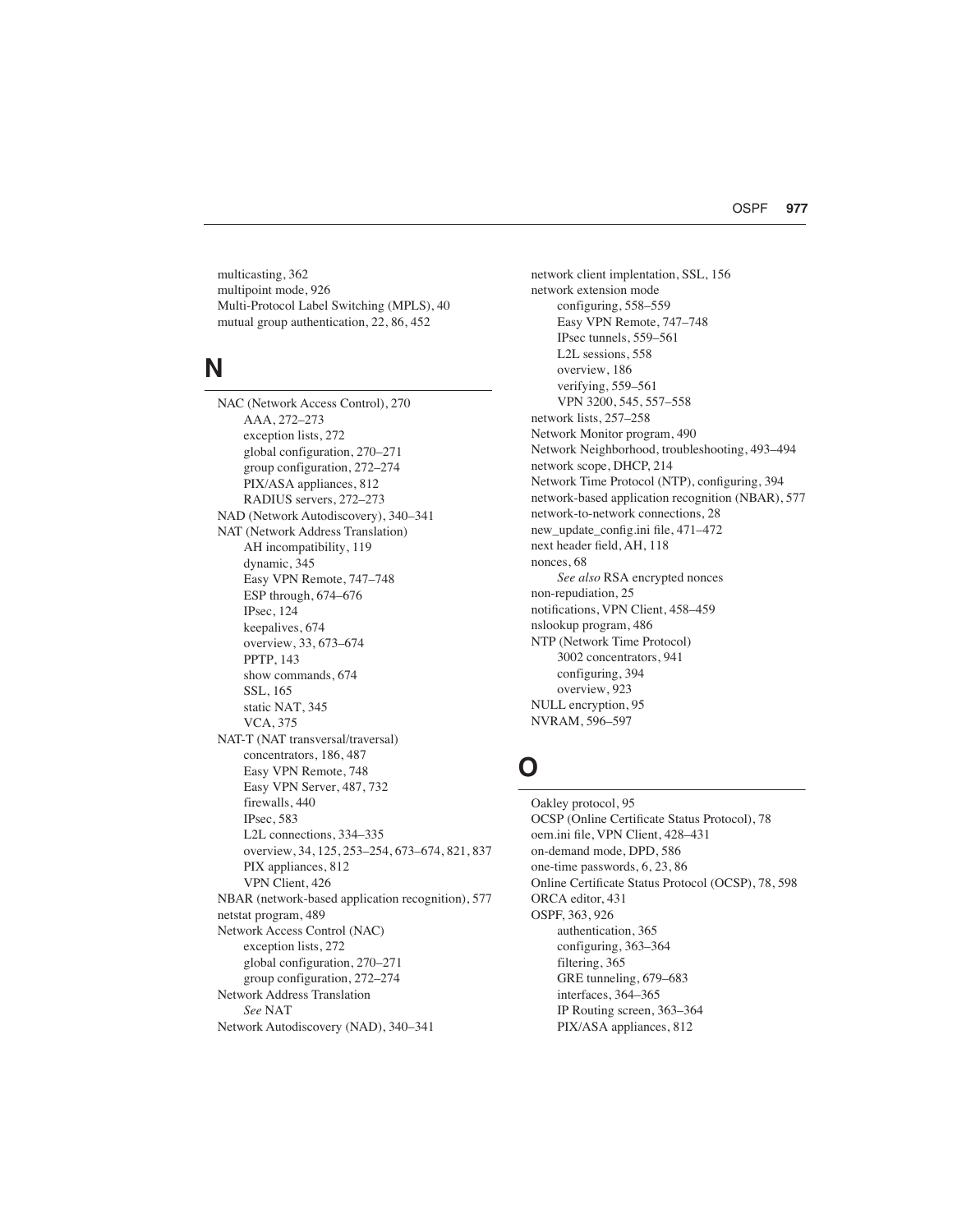RRI, 365 spoke routers, 714 Outgoing-Call-Reply messages L2TP, 150 PPTP, 138 Outgoing-Call-Request messages L2TP, 150 PPTP, 138 overloading addresses, 33

#### **P**

PAC (PPTP Access Concentrator), 134 packets authentication, 24, 53–59 integrity, 8, 24, 45 replay attacks, 92 spoofing, 24 PAP (Password Authentication Protocol), 133 PAR (port address redirection), 334 partially meshed VPNs, 29–30 Passive Mode feature, IPsec, 669 passwords, 23 certificates, 451, 634 Easy VPN, 737 groups, 212 Interactive UA, 551 one-time, 6, 23, 86 recovery, 193–194 SSL, 159 VPN 3200, 546 XAUTH, 742 PAT (port address translation) address translation problems, 487 AH incompatibility, 119 dynamic, 345 Easy VPN Remote, 747–748 IPsec, 124 overview, 33 PPTP, 143 SSL, 165 Path MTU (PMTU), 491–492 Path MTU discovery (PMTUD), 32, 803–805 payload length field, AH, 118

pcf files IPsec, 443 VPN Client, 432–435 Peer Certificate feature, VPN Client, 426 peers authentication, 90 digital certificates, 595 CBAC, 610–612 CRLs, 613–614 enrolling manually, 603–609 enrolling using SCEP, 595–603 expired certificate ACLs, 613–614 importing/exporting, 615–617 DPD, 586–587 identity validation, IPsec, 248 ISAKMP/IKE Phase 1, 585–586 pre-shared keys, 588 RSA encrypted nonces configuring public keys, 593–594 generating key pairs, 591–592 generating multiple key pairs, 592–593 removing RSA keys, 594–595 Perfect Forward Secrecy (PFS), 95, 737 perimeter routers, configuring, 920–924 periodic mode, DPD, 586 perimeter firewalls, 917–918 PFS (Perfect Forward Secrecy), 95, 737 Easy VPN Server, 732, 737 Ping option, 377 ping program, 490, 801 PIX appliances address translations, 810 certificates, 812 connections ISAKMP/IKE Phase 1 commands, 887–888 ISAKMP/IKE Phase 2 commands, 901–909 deployment scenarios, 809 L2L connections, 809–810 remote access connections, 809–810 special capabilities, 810 Easy VPN, 812 encryption, 812–813 features, 812–813 models, 813–814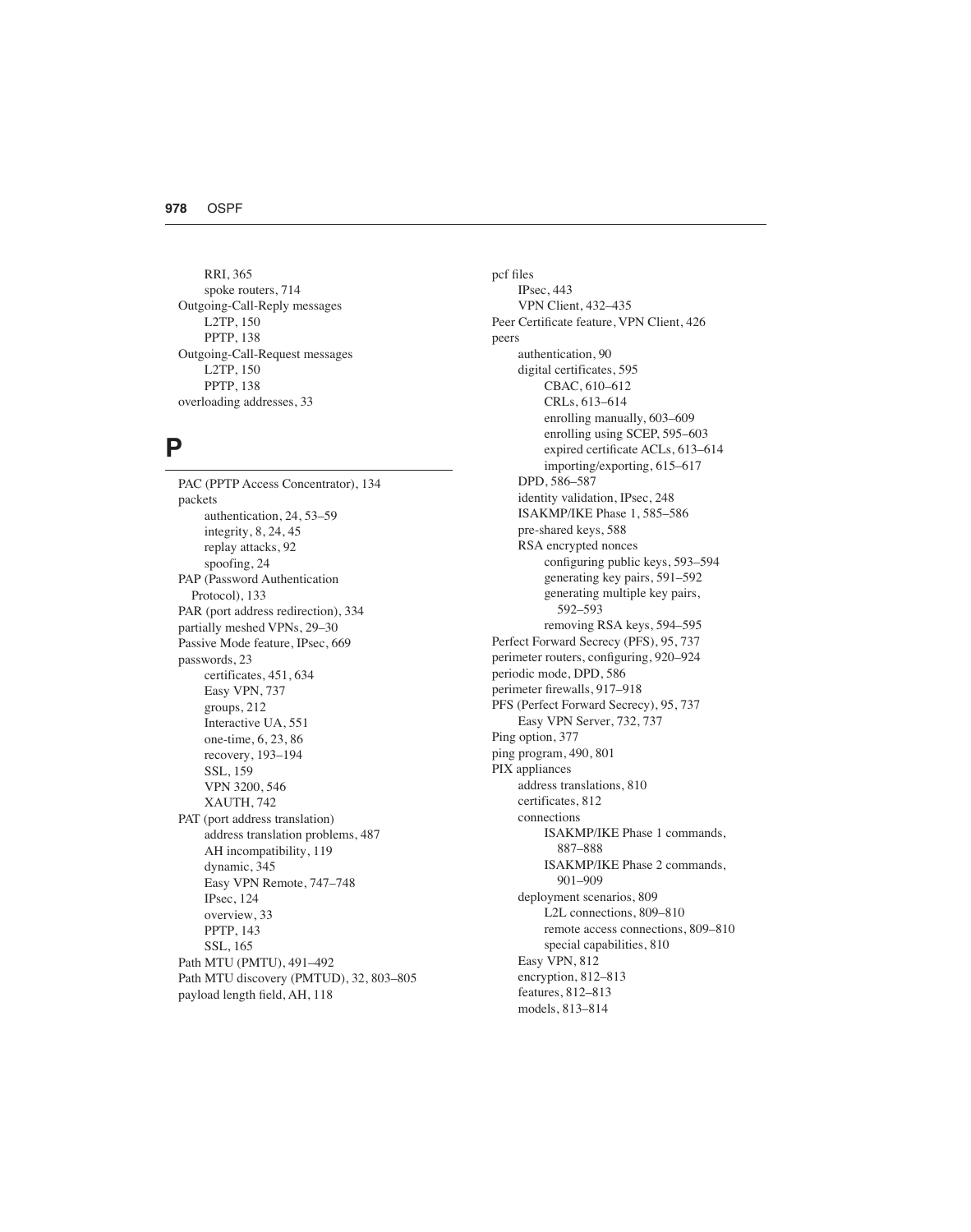OSPF, 812 overview, 325 QoS, 813 redundancy, 811 RRI, 812 RSA algorithm, 812 stateful firewall services, 810–811 PIX Firewall FOS, 817 FOS 6.x Easy VPN Remote, configuring, 856–862 Easy VPN Server, configuring, 847–855 FOS 7.0 configuring Easy VPN Server, 862–877, 883–885 troubleshooting Easy VPN Server, 877–883 IPsec traffic, allowing, 818–820 ISAKMP/IKE Phase 2 activating crypto maps, 839 building crypto maps, 835–839 data connection management commands, 839–840 defining how to protect traffic, 834–835 specifying traffic to protect, 834 L2L connection examples, 840–845 overview, 537, 917–918 transform sets, 835 PKCS (Public Key Cryptography Standards) overview, 72 PKCS #3, 62 PKCS #7, 76 PKCS #10, 72–74, 237, 444–445 PKI (Public Key Infrastructure), 71–72 PMTU (Path MTU), 491–492 PMTUD (Path MTU discovery), 32, 803–805 PNS (PPTP Network Server), 135 point-to-point connections, 28 Point-to-Point Protocol *See* PPP Point-to-Point Tunneling Protocol *See* PPTP policing bandwidth, 352, 354–355 class-based, 577 policy-based routing, 576 pools, address, 225–227 port 500, 675

port address redirection (PAR), 334 port address translation *See* PAT port forwarding, 158, 172, 294–297, 304, 768 portal page URLs, WebVPN, 767–768 Post Forwarding feature, WebVPN, 284 PPoE, 533 PPP (Point-to-Point Protocol) CHAP, 133 overview, 39 payload, 143 phase 1, link establishment, 133 phase 2, user authentication, 133–134 phase 3, callback control, 134 phase 4, protocol negotiation, 134 PPTP (Point-to-Point Tunneling Protocol) address translation issues, 143–144 authentication, 131 call versus session, 138 client addressing, 132–134 components, 135 compression, 132 connection example, 141–142 control messages, 136–138 data delivery, 132 EAP, 131 encryption, 132 entities versus devices, 135 FEP, 147 fragmentation problems, 142–143 global configuration, 280 GRE protocol, 135, 140 groups, configuring, 278–279 L2TP, versus, 151–152 magic cookies, 136 management messages, 136 NAT, 143 operation control connection, 136–138 tunnel connection, 138–141 overview, 39, 131, 277 PAC, 134 PAT, 143 PNS, 135 PPP, 133–134 security concerns, 143 servers, 135 TCP, 149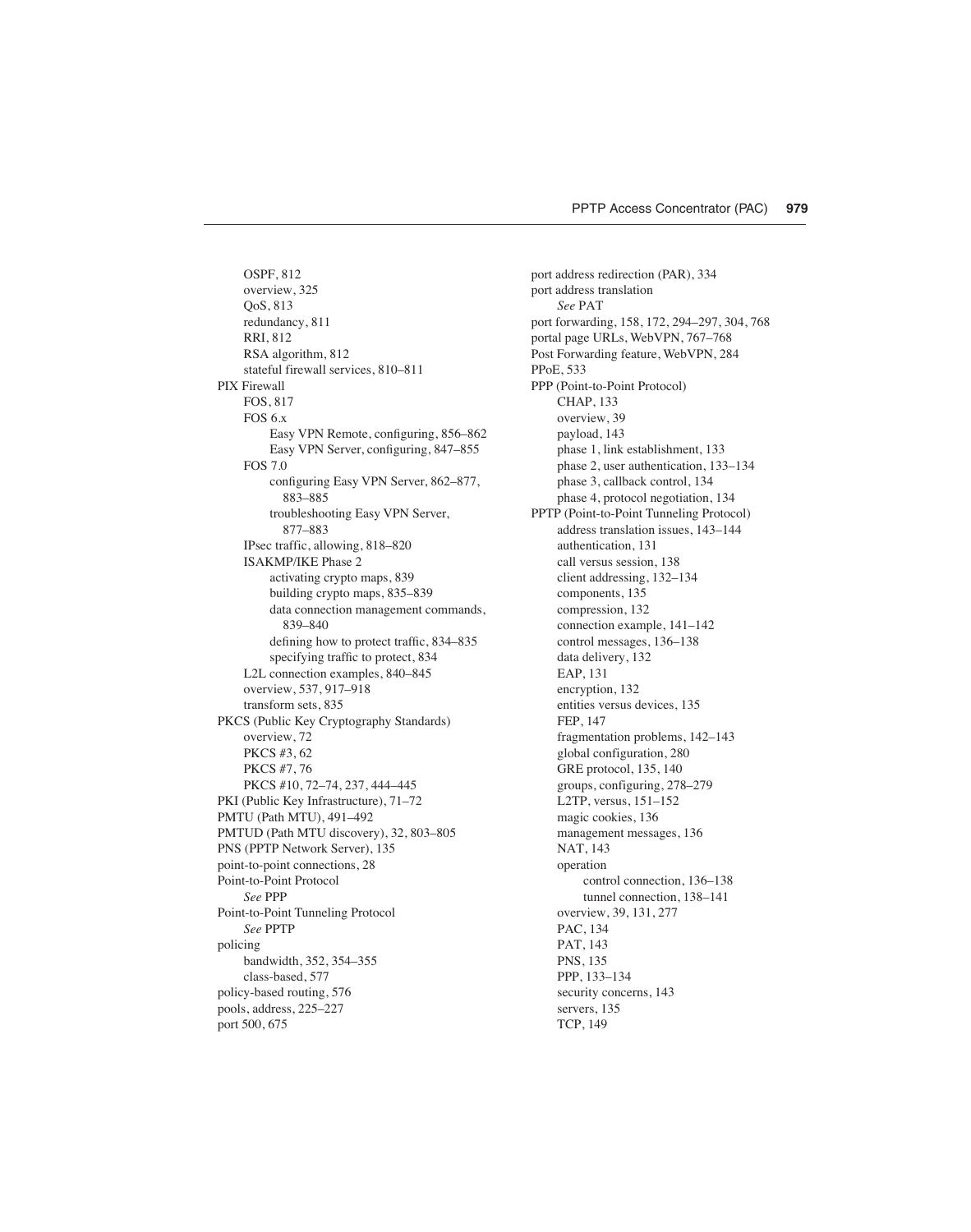tunnel packets, 140 user authentication, 132 PPTP Access Concentrator (PAC), 134 PPTP Network Server (PNS), 135 PQ (priority queuing), 576–577 pre-shared keys AES, 589 central office routers, 756 configuring, 588–589 device authentication, 824 encryption, 589 groups, 105, 518, 735, 738 IKE, 233 keyrings, 756 mismatches, 894 overview, 22, 60, 68–69, 235, 588 protecting, 589–590 RSA encrypted nonces, 590–595 show commands, 590 troubleshooting, 413, 415 viewing, 590 VPN Client, 438–443 Windows, 504 XAUTH, 589 price, 43 priority queuing (PQ), 576–577 private addresses, 16 proposals, IKE, 516–517 protocol analyzers, 6 support, 25 proxy ARP, 27 proxy, web browser, 171 Public Key Crytptography Standards *See* PKCS Public Key Infrastructure (PKI), 71–72 public keys, 593 *See also* keys

# **Q**

QoS (quality of service) bandwidth, 359 PIX/ASA appliances, 813 routers, 573–576 query mode, 596 queuing, 577

Quick Configuration, VPN 3200 Admin screen, 546–547 DNS screen, 545 IPsec screen, 544 main GUI screen, 547–548 overview, 534, 539, 939–940 PAT screen, 545 Private Interface screen, 542 Public Interface screen, 543 Static Routes screen, 545–546 Time/Date screen, 540 Upload Configuration screen, 541 quick mode, 116

### **R**

RADIUS servers AAA, 220, 916 NAC, 272–273 overview, 217–220, 934 random numbers, 68 RAs, 636–637, 915–916 RAS (remote access server), 132 RC4, 51 RC6, 51 reachability, VPN 3200, 562–563 Reboot parameters, 430 Reboot Status option, 377 rebooting, 377 redirection messages, VCA, 373 redistribution, 341 redundancy, 35 chassis VCA, 371–376 VRRP, 366–371 DMVPN and hub redundancy dual DMVPN-dual hubs, 724–729 single DMVPN-dual hubs, 720–723 FOS, 811 hub-and-spoke design, 36 IPsec HSRP with RRI, 687–693 stateful failover, 693–705 L2L sessions, 337 perimeter firewalls, 917–918 PIX/ASA appliances, 811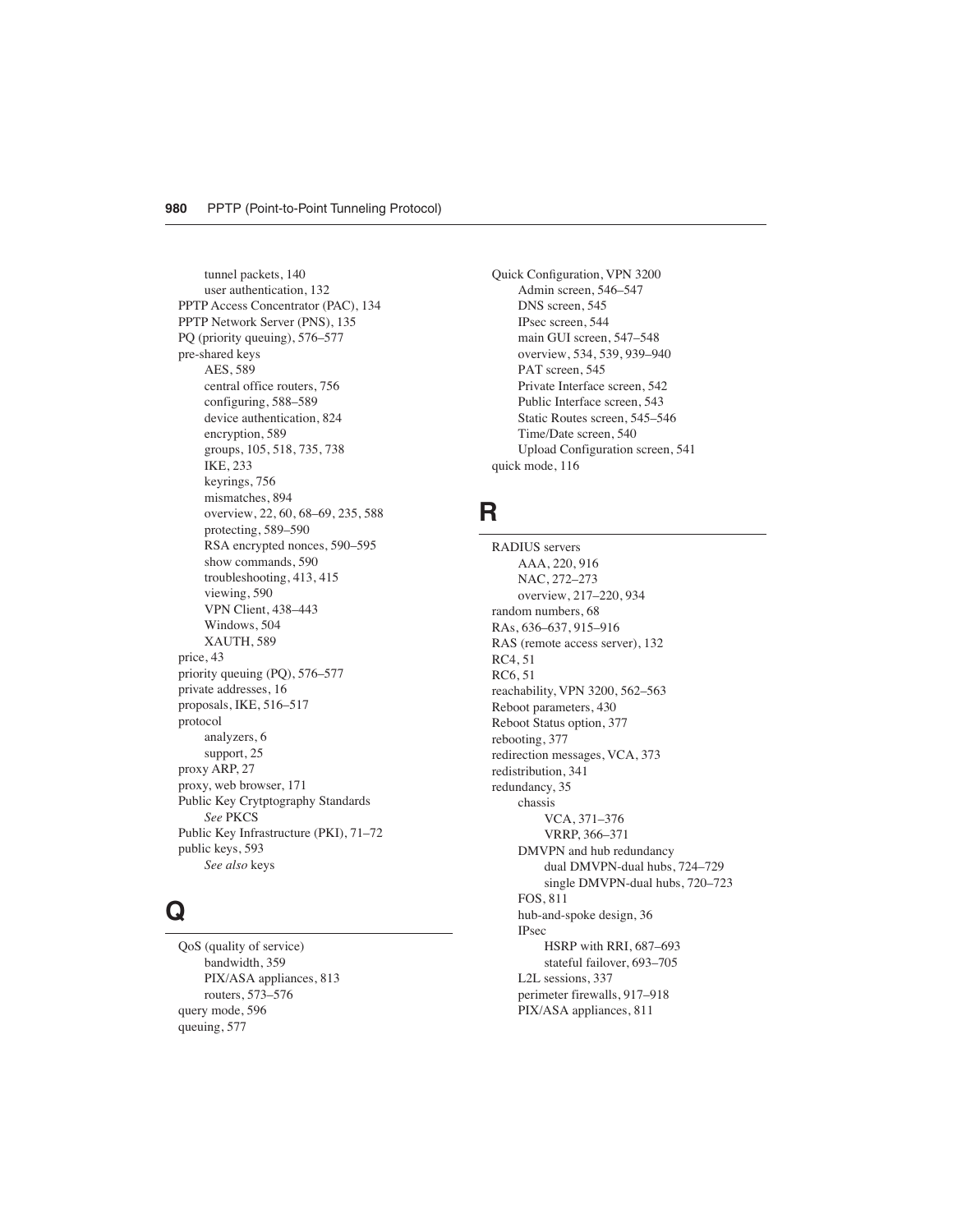static routing, 361 VCA, 371, 937–938 refreshing keys, 64 registry, Windows, 506 remote access addressing, 26–27 bandwidth policies, 357–358 concentrators assigning addresses, 221–227 configuring groups, 207–221 overview, 182–184 PPTP/L2TP, 277–281 user accounts, 227–229 WebVPN, 281–320 device authentication, 85 IPsec, 229–230 client addressing, 108–109 client connection types, 109–116 Client FW tab, 260–267 configuration example, 759–761 data SAs, 268–270 device authentication, 235–247 IKE Client/Mode Config, 107–114 IKE proposals, 230–234 IPsec tab, 247–250 Mode/Client Config tab, 251–259 overview, 99–100, 105–106 RRI, 114–116 SSL, versus, 157 user authentication, 106–116 XAUTH, 106–107 ISAKMP/IKE Phase 1 debug commands, 781–785 NAC exception lists, 272 global configuration for IPsec, 270–271 group configuration, 272–274 PIX/ASA appliances, 809–810 PPTP, 131 redundancy, 371 router deployment, 573–574 troubleshooting, 895, 898–899 user authentication, 85–86 VCA, 371 VPNs, 17–18 remote access server (RAS), 132

repudiation, 25 reservation, bandwidth, 352–354 reserved field, AH, 118 resolution, names, 485–486 Reverse Route Injection (RRI), 27, 100, 687–693 RFCs, IPsec, 91–95 Rijndael algorithm, 52 RIP, 361–362 root certificates, 236–241, 247 routers, 17 AYT mode, 736 blackhole, 489 CAs backing up, 638–639 controlling certificate requests with passwords, 634 enabling, 625 enrollment requests, 631–635 parameters, defining, 629–631 protecting keys, 623–625 RA configuration/operation, 636–637 rejecting certificate requests, 634 removing CA services, 640–641 restoring CAs, 639–640 revoking ID certificates, 635–636 RSA key pairs, generating/exporting, 621–623 using auto-archiving, 628–629 using manual RSA keys, 625–627 viewing, 601 central office, 756–758 congestion avoidance, 577 deployment scenarios, 573–574 digital certificates CBAC, 610–612 CRLs, 613–614 enrolling, 595–609 expired certificate ACLs, 613–614 importing/exporting, 615–617 Easy VPN Remote, 746 Easy VPN Server, 732, 745–746 identity types, 587–588 IOS, 537 IPsec sessions, 755–761 key pairs configuring public keys, 593–594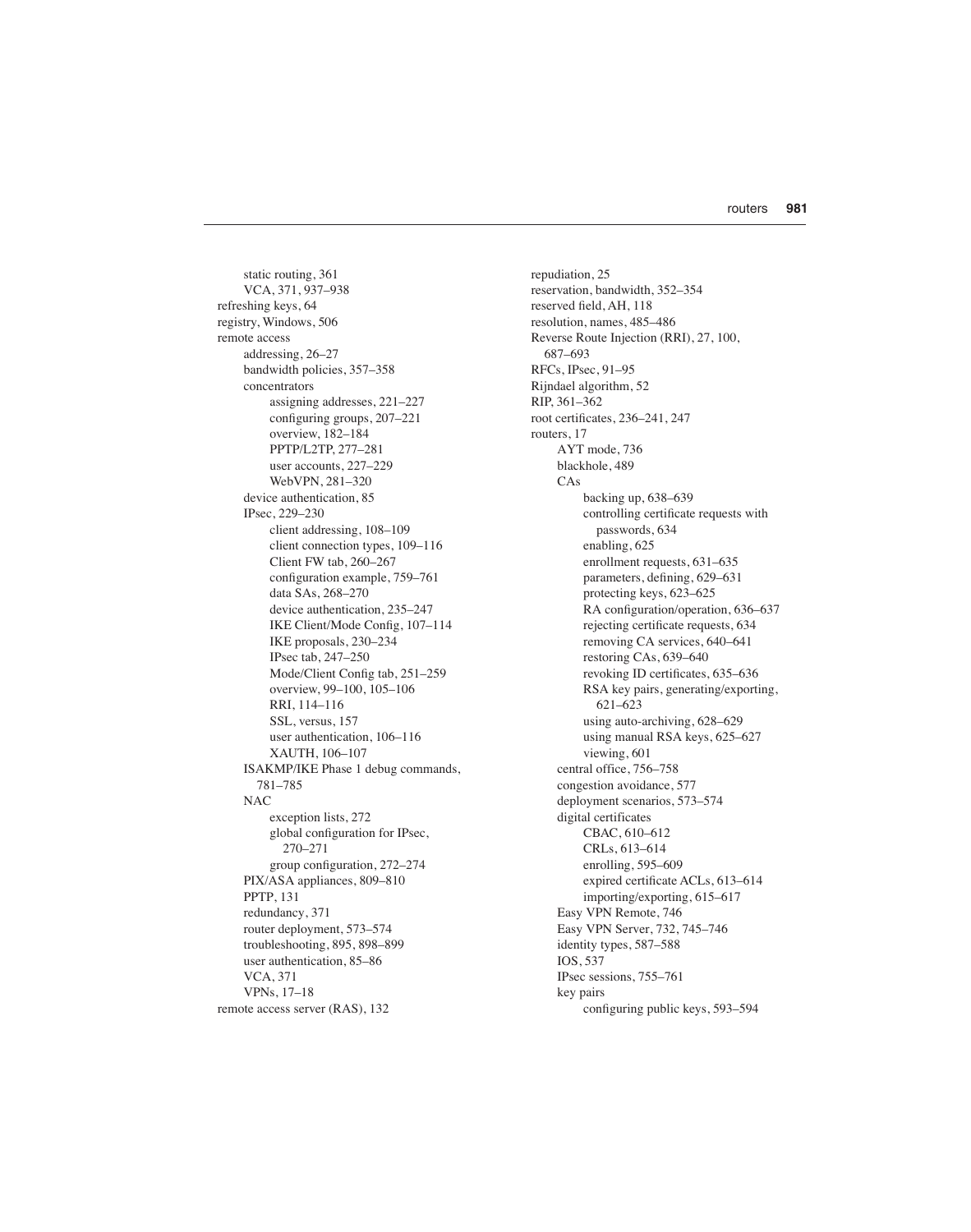multiple, 591–593 removing RSA keys, 594–595 L2L sessions, 325, 731 locations, 578 model comparisons, 577–579 MTU size, 802 perimeter routers, 916, 920–924 PIX/ASA appliances, 810 product comparisons, 579 query mode, 597 queuing, 577 requesting router identity certificates, 600–601 special capabilities data transport, 574–575 media translation, 575 QoS, 575–576 routing scalability, 575 throughput, 578 VoIP, 576 VPN sessions, 578 WebVPN, 761–771 routing concentrators, 184, 359–361 DMVPNs, 575 enhanced, 573 NAD, 340–341 OSPF configuring, 363–364 interfaces, 364–365 IP Routing screen, 363–364 RIP, 361–362 RRI, 336–339, 362 scalability, 575 static, 335–336 Routing Information tab, 458 routing protocol authentication, 56 routing tables NAD, 341 VPN 3200, 548 RRI (Reverse Route Injection) concentrators, 186 Easy VPN, 186 Easy VPN Server, 563, 741 HSRP, 687–693 L2L sessions, 336–339 OSPF, 365 overview, 27, 100, 114–116, 362, 938, 950

PIX/ASA appliances, 812 VPN 3000 concentrator, 563 RSA encrypted nonces configuring public keys, 593–594 Easy VPN Server, 732 generating key pairs, 591–593 overview, 68, 590–591 removing RSA keys, 594–595 RSA keys IKE certificates, 233 importing/exporting backing up RSA information, 617 creating exportable key pairs, 615 exporting key pairs, 616–617 importing key pairs, 617 using key pairs for certificate, 616 overview, 49 RC6/RC4, 51 removing, 594–595 RTP (IP) prioritization, 577 rules, 932–933 firewalls, 264–266

### **S**

SAs (security associations) data SAs components, 121 managing, 668 negotiation, 122–123 overview, 268–270, 932 viewing, 667 IPsec, 248, 517 ISAKMP/IKE Phase 1, 739 ISAKMP/IKE Phase 2, 121 L2L sessions, 343 non-unicast traffic, 677 overview, 94, 97 transforms, 646 wireless campuses, 945–946 save password feature, 737 SAVELOG.TXT file, 382 scalability concentrators, 184 DMVPNs, configuring hub configurations, 710–711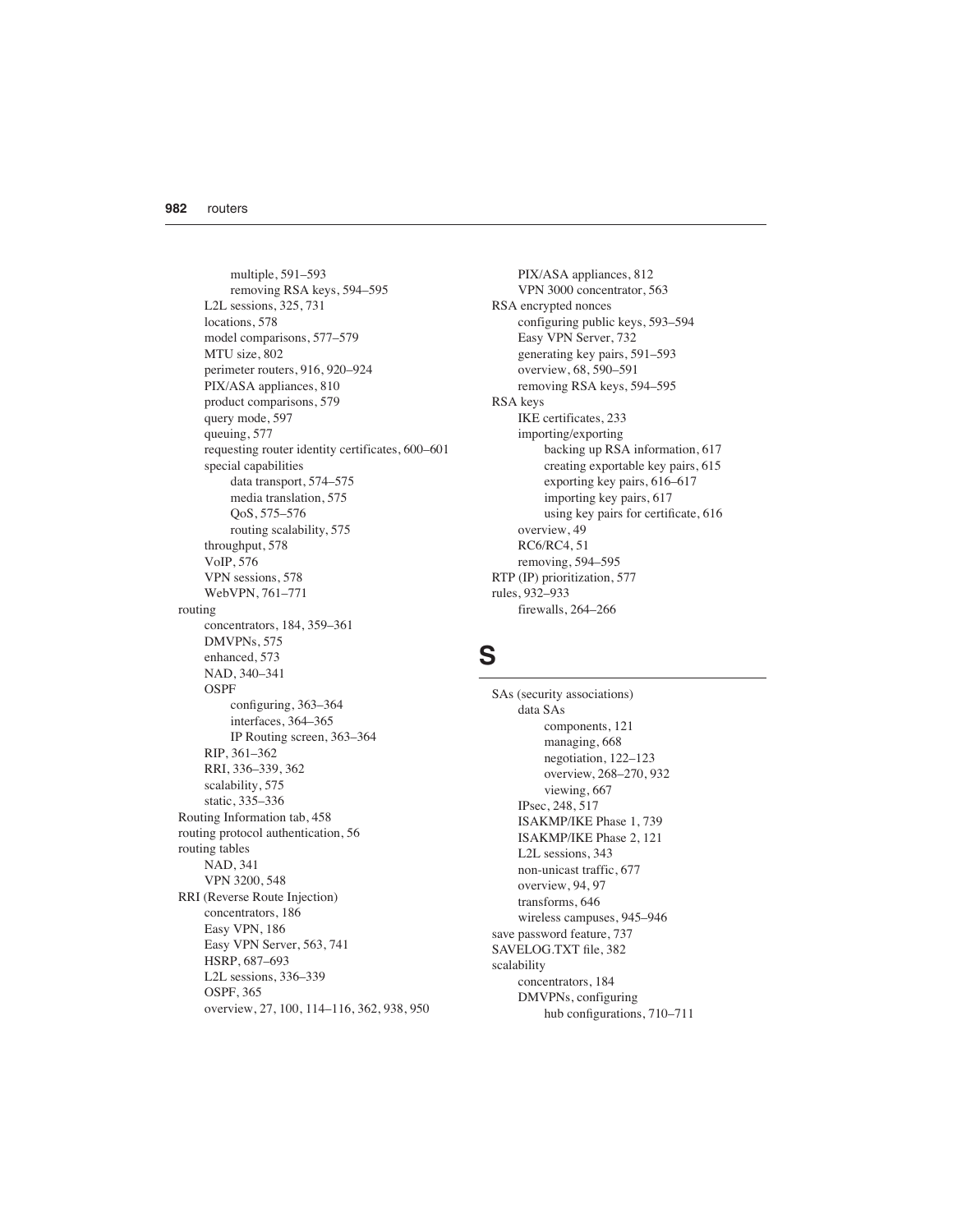hub redundancy, 719–729 overview, 706–707 routing configurations, 713–714 spoke configurations, 712–713 using on hubs/spokes, 714–719 L2L, 573 non-DMVPN network, 707–710 overview, 16, 43, 705–706 Scalable Encryption Process (SEP) modules, 178 SCEP (Simple Certificate Enrollment Protocol), 595–596 certificates, 239, 447–448 CAs, 609 deleting, 603 downloading/authenticating, 597–599 requesting router ID certificates, 600 saving CA/ID certificates, 601 verifying certificate operation, 601–602 concentrators, 186 Easy VPN, 186 enrollment requests, 633 names/RSA key pairs, 597 verifying NVRAM fit, 596–597 SCP (Secure Copy), 187 SDM (Security Device Manager), 573, 732 SEAL, 646 secret keys, 104 Secure Copy (SCP), 187 Secure Desktop browser, CDS, 317–318 Secure Hashing Algorithm *See* SHA Secure Socket Layer *See* SSL Secure Socket Layer Services Module (SSLSM), 579 security AES, 234 AH, 118 Cisco PIX, 10 concentrators, 184 CSD, 189 firewalls, 19 FOS, 810 non-repudiation, 25 overview, 41–42 pcf files, 435 policies, 16, 501–506 PPTP, 143

SSL clients, 162–163 SSLSM, 579 WebVPN e-mail proxy, 291 security appliances ASA, 809–813, 817 data connection management commands, 839–840 device authentication, configuring, 823–833 FOS, 817 FOS 6.x Easy VPN Remote, configuring, 856–862 Easy VPN Server, configuring, 847–855 FOS 7.0 configuring Easy VPN Server, configuring, 862–877, 883–885 troubleshooting Easy VPN Server, 877–883 IPsec traffic, allowing, 818–820 ISAKMP setting up, 820–822 ISAKMP/IKE Phase 2, 833–839 L2L connection examples, 840–845 management connection policies, configuring, 822–823 overview, 917–918 PIX, 325, 809–813 troubleshooting matching wrong crypto map, 908–909 mismatched crypto ACLs, 906–907 mismatched data transforms, 906 overlapping crypto ACLs, 909 overview, 887–888, 901–905 security associations *See* SAs Security Device Manager (SDM), 573, 732 security parameter index (SPI) field AH, 118 ESP, 119 SEP (Scalable Encryption Process) modules, 178 concentrators, 183 groups, 213 SEP-2 modules, 182 SEP-E modules, 182 sequence numbers AH, 118 TCP, 10 serial numbers, certificates, 635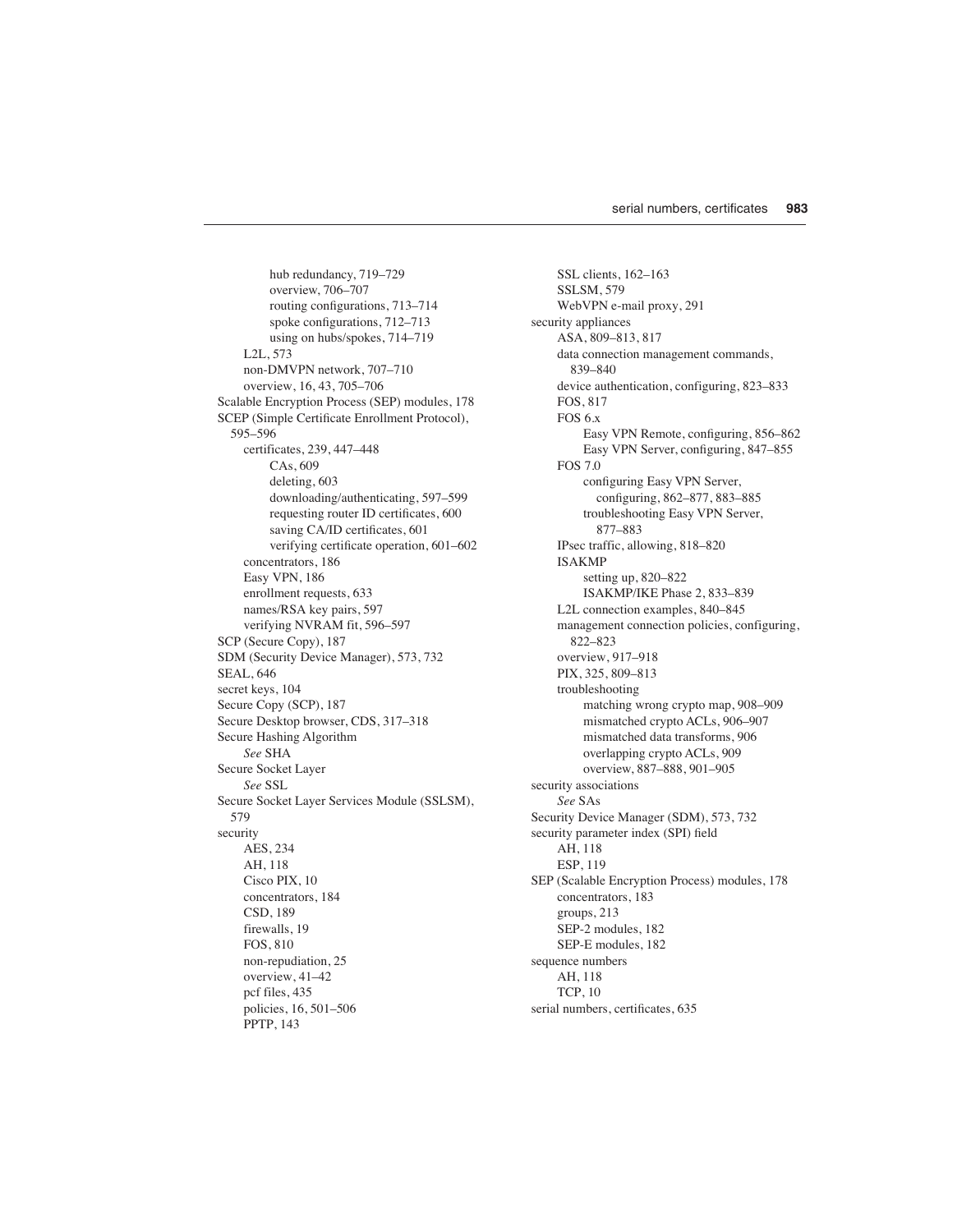session hijack attacks, 9 *See* also man-in-the-middle attacks session replay attacks, 9 *See* also man-in-the-middle attacks Set-Link-Info messages, L2TP, 150 SetMTU program, 492 SetMtuValue parameters, 430 SHA (Secure Hashing Algorithm), 55 SHA-1, 93 sharing, keys asymmetric keying algorithm, 61 encrypted connections, 60 limitations, 65 pre-sharing, 60 show commands CA certificates, 627 CAC for IKE configuration, verifying, 739–740 CAs, 601 CRLs, 602 crypto maps, 652–653, 657 DPD, 587 Easy VPN Remote configuration, verifying, 749, 752–753, 859–861 IKE peer descriptions, 795–796 IPsec data SAs, 667–668 ISAKMP/IKE Phase 1 connections, 618–619, 774, 887–889 ISAKMP/IKE Phase 2 connections, 788–790, 901–904 management connections, 618 NAT keepalive timer, 674 NVRAM use, 596 pre-shared keys, 590 public keys, 594 remote access groups, 742 router CA status, 631 RSA encrypted nonces, 592 RSA key pairs, 594 SSL certificates, 764 stateful failover, 700 transform sets, 647 WebVPN, 768–769 sig.dat file, 471 signatures, digital, 22, 48, 65, 68 SilentMode parameters, 430 Simple Certificate Enrollment Protocol *See* SCEP

simple mode, VPN Client, 435, 437 simultaneous logins, groups, 212 site-to-site connections adding certificates, 332–333 completing, 342–343 configuration parameters, 328–331 connection policies, 333–335 device authentication, 332–333 filtering, 344 groups, 344 IPsec SAs, 344 local/remote networks, 341–342 modifying, 344 peer connectivity, 331–332 private addresses, 331–332 routing options, 335–341 address translation creating rules, 346–348 enabling rules, 348–349 NAT, 673–676 overview, 344–346 concentrators, 182 connectivity example, 323–324 IKE policies, setting up, 326–327 IPsec HSRP with RRI redundancy, 687–705 migrating to IPsec-based design, 669–670 overview, 99 traffic, filtering, 670–673 ISAKMP/IKE Phase 2 configuration crypto ACLs, 644–645 crypto protection methods, 645–647 defining protected traffic, 644–645 DN-based crypto maps, 664–666 dynamic crypto maps, 655–662 managing IPsec data SAs, 668 managing/viewing connections, 666–668 static crypto maps, 647–655 transform sets, 645–647 viewing IPsec data SAs, 667 non-unicast traffic, 677–683 overview, 668–669 platforms, 325 routers, 325 scalability, 705–729 session restrictions, 324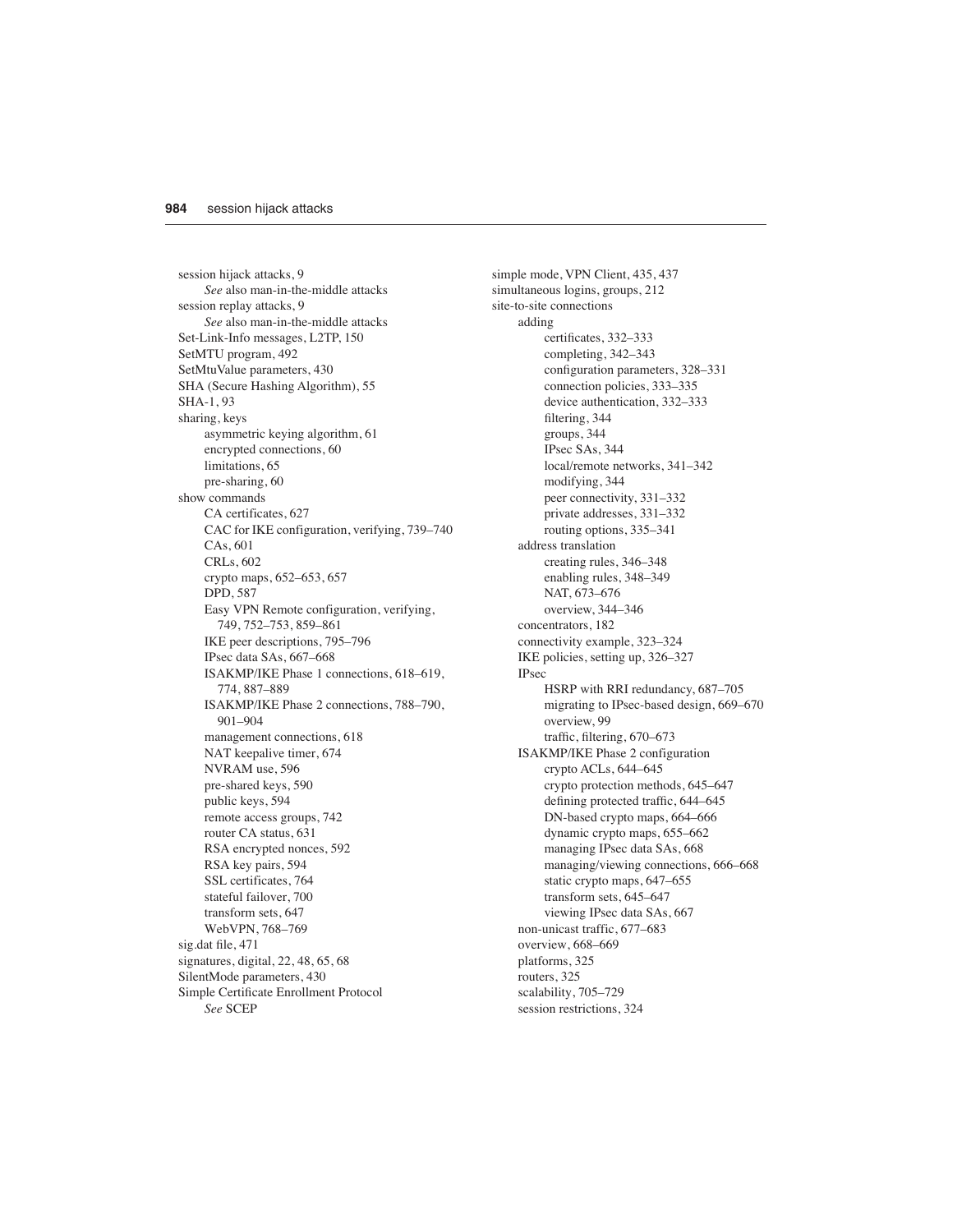simplifying configurations IPsec profiles, 683–684 VTI feature, 684–687 stateful firewalls ESP through NAT, 674–676 NAT, 673–674 VPNs, 16–17 *See also* L2L connections SKEME protocol, 95 SKIP, 92 Skipjack, 51 **SNMP** administrator accounts, 378 e-mail servers, 399 software clients, 536 Software Update option, 377 SPI (security parameter index) field AH, 118 ESP, 119 split DNS, 113–114, 187, 258–259, 426, 735 split tunneling, 31, 111–112, 256, 919 Easy VPN Server, 464, 736 network lists, 257–258 options, 256–257 troubleshooting connectivity problems, 483–485 name resolution problems, 485–486 VPN Client, 426 spoofing overview, 7, 24 PIX/ASA appliances, 811 SSH (Secure Shell) administrators, 380 RSA key pairs, 615 SSL (Secure Socket Layer) administrative rights, 157 advantages, 165 ASA appliances, 812 authentication, 159 CAs, 159 Cisco VPN implementation, 156 clients implementations, 156–157 security, 161–163 web-/non-web-based applications, 161–162 components, 161 content control, 160–161

content filtering, 161 digital certificates, 159 disadvantages, 165 encryption, 160 features, 157–159 gateways, 163–164 HTTPS, 7 IPsec, versus, 157, 166 Java/ActiveX code, 161 NAT, 165 overview, 40–41, 155, 281 passwords, 159 PAT, 165 SSL VPN Client, 170 thin clients, 156 TLS, versus, 160 tokens, 159 usernames, 159 WebVPN, 283, 762–765 when to use, 164 SSL VPN Client (SVC), 170, 188, 304 installing on concentrators, 304 nonadministrator users, 307 using, 305–306 SSLSM (Secure Socket Layer Services Module), 579 SSP (State Synchronization Protocol), 694 standby commands, 690, 696 Start-Control-Connection-Connected messages, L2TP, 150 Start-Control-Connection-Reply messages L2TP, 150 PPTP, 136 Start-Control-Connection-Request messages L2TP, 150 PPTP, 136 stateful failover, 693–694 configuring enabling, 699 HSRP, 696–697 managing/monitoring, 700–702 protecting SSO traffic, 699–700 RRI, 698–699 SSO, 697–698 tunneling, 700 IPsec deployment, 694–695 restrictions/limitations, 694 SSP, 694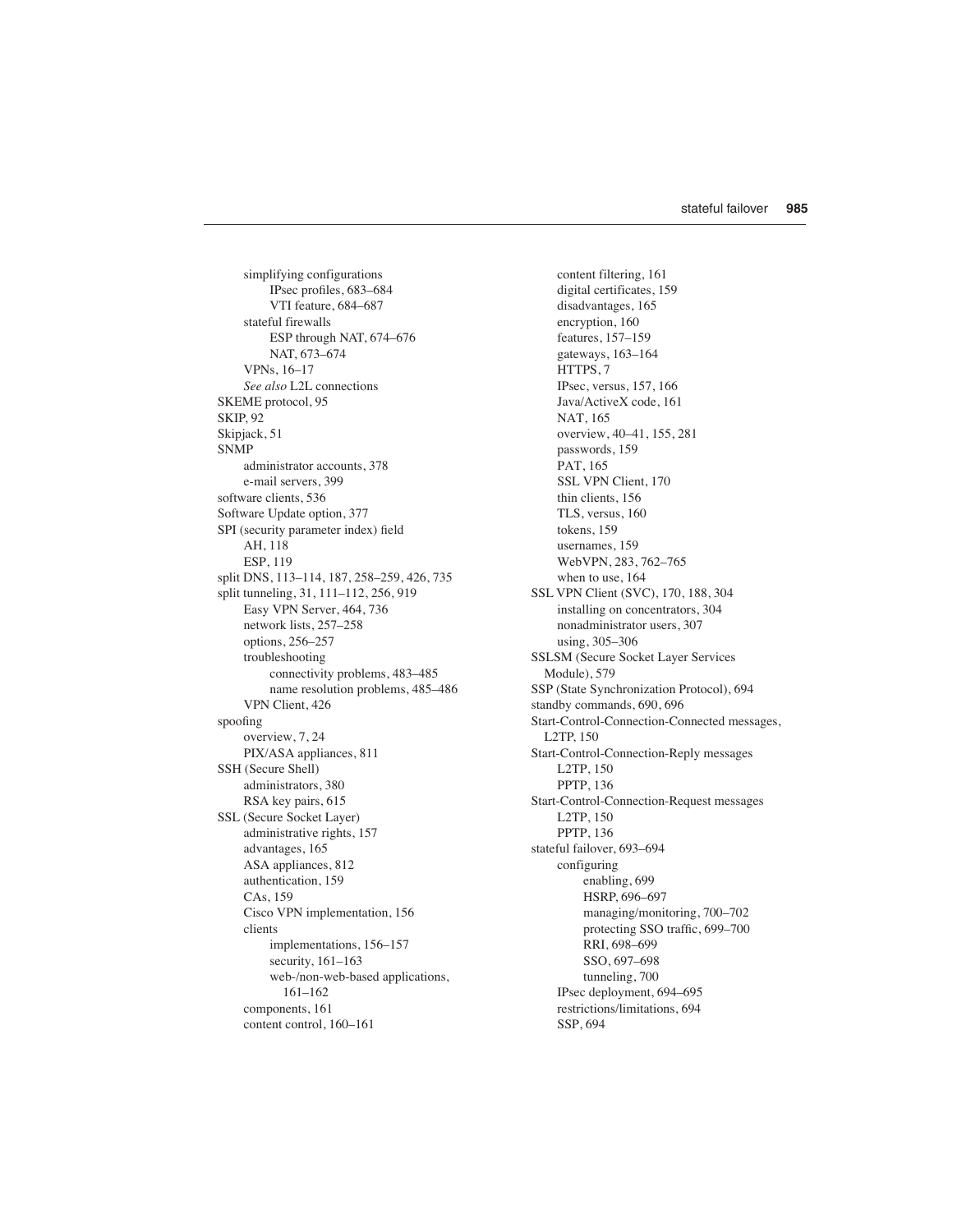stateful firewalls, 127–128, 464 static crypto maps activating, 652 configuring, 653–655 entries, 648 groups, 741–742 not using ISAKMP/IKE, 650–652 overview, 647, 835–837 using ISAKMP/IKE, 648–650 viewing, 652–653 static NAT, 345 static routing default route, 359–360 L2L sessions, 335–336 overview, 359–361 VPN 3002, 545–546 Stop-Control-Connection-Notification messages, L2TP, 150 Stop-Control-Connection-Request messages, PPTP, 137 strip realm, groups, 214 support, 42 SVC (SSL VPN Client) installing on concentrators, 304 nonadministrator users, 307 using, 304–306 symmetric keys, 46, 588–589 synchronization, VRRP, 369–371 System Reboot option, 377

# **T**

tagging, 40 tail dropping, 577 TCP (Transmission Control Protocol) DoS attacks, 165 flood attacks, 811 IPsec over TCP, 34 magic cookies, 136 sequence numbers, 10 TCP Intercept, 166 TED (Tunnel Endpoint Discovery), configuring, 660–662 terminal packages, 189 TFTP (Trivial File Transfer Protocol) concentrators, 382 digital certificates, 603–605

thin clients, 156 throughput concentrators, 182 fragmentation, 488, 800 misdiagnosing problems, 488 routers, 578 titles, WebVPN, 766 TLS (Transport Layer Security), 160 token cards, 6, 23, 86 tokens, SSL, 159 Traceroute option, 377 traffic IPsec, 582–583 protecting, 31–33 transform sets compression, 647 ISAKMP/IKE Phase 1, 102–104, 326 ISAKMP/IKE Phase 2, 121 L2L connections, 326 mismatches, 479 overview, 645–647 PIX/ASA security appliances, 835 troubleshooting, 417–418 viewing, 647 transparency, SSL versus IPsec, 167 transparent tunneling, 440–441 Transport Layer Security (TLS), 160 transport mode Easy VPN Server, 732 intranets, 20 overview, 13–14, 92, 120 tunnel mode, versus, 16 Transport tab DPD, 441 local LAN access, 441 Microsoft network access, 441–442 transparent tunneling, 440–441 Triple DES *See* 3DES Triple-A, 220 troubleshooting authentication certificates, 415–416 pre-shared keys, 413–415 certificates, 415–416 classes, 524 concentrators, 385–386, 524–525 common problems, 410–418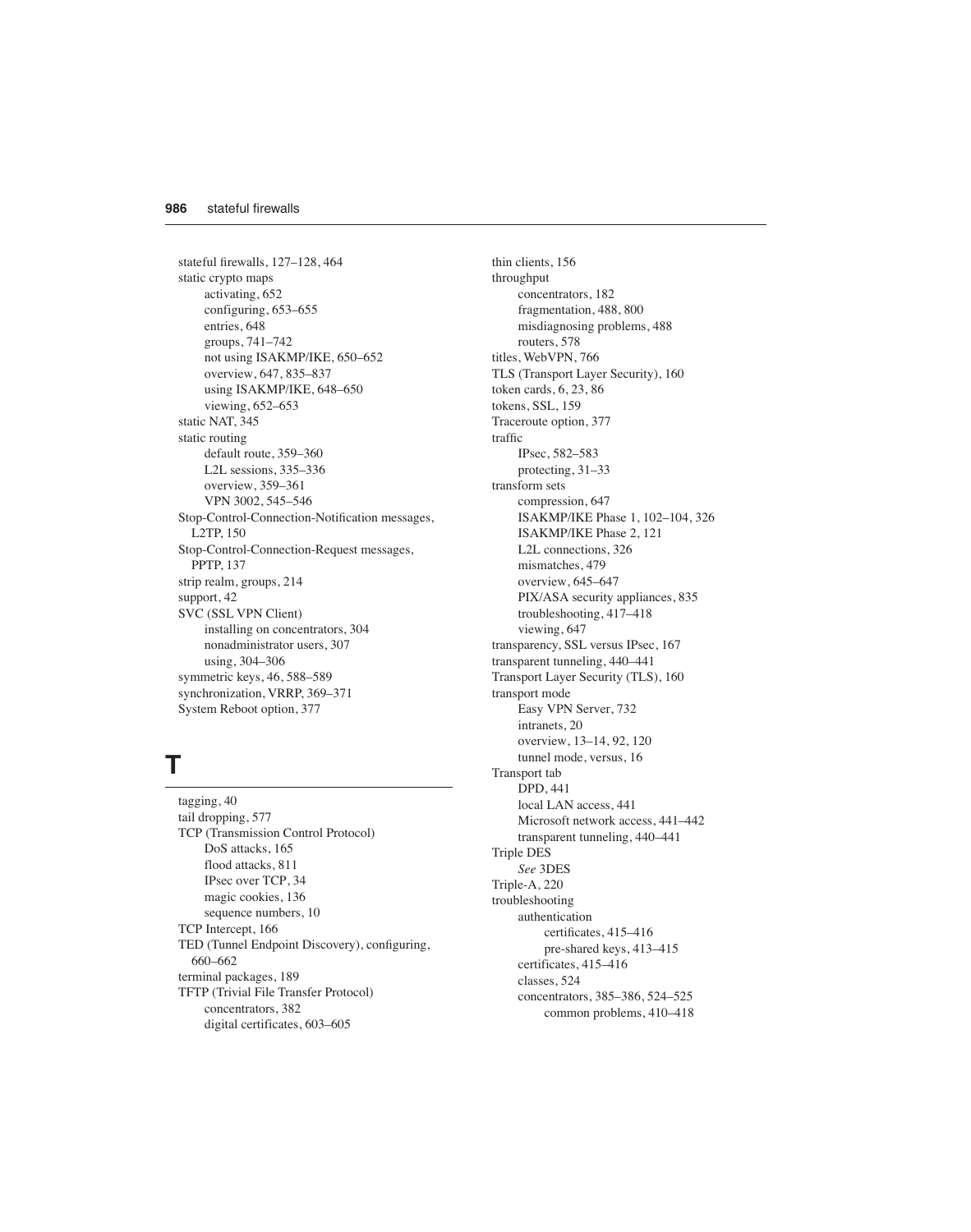event logs, 393–408 gathering statistics, 409–410 ISAKMP/IKE Phase 1 problems, 411–417 ISAKMP/IKE Phase 2 problems, 417–418 system status, 386–387 VPN sessions, 387–392 pre-shared keys, 413, 415 protected traffic, 418 transform sets, 417–418 VPN 3200, 538 trustpoints autoenrollment configuration, 608–609 certificates, 827 Tunnel Details tab, 456–457 Tunnel Endpoint Discovery (TED), configuring, 660–662 tunnel groups, 863–864, 883–885 AAA, 873 certificate mapping rules, 879 L2L, 875 remote access general properties, 871–873 remote access IPsec properties, 873–875 tunnel mode intranets, 20 overview, 14–15, 92, 120 transport mode, versus, 16 tunnels ACLs, 923 concentrators, 198 DMVPNs, 575 GRE tunnels, 558, 805 groups, 214 Interactive UA, 551 IPsec, 148, 252–254, 553–555, 559–561, 752–753 L2TP, 147–148 PPTP packets, 140 split Easy VPN Server, 464, 736 network lists, 257–258 options, 256–257 overview, 31, 111–112, 256, 919 troubleshooting, 483–486 VPN Client, 425–426 Tunnel Details tab, 456–457 user data, 151 Twofirst algorithm, 52

# **U**

UDP (User Datagram Protocol) IPsec over UDP, 34 L2TP, 149 unicast traffic, 677–683 Unit Authentication, 549–550 unprotected traffic, 31 updates PIX/ASA appliances, 812 VPN 3000, 566–568 VPN Client, 468–470 upgrades concentrators, 381 FOS, 811 VPN 3200, 565–566 user accounts authentication L2TP, 151 overview, 23, 67, 84 PPTP, 133–134 remote access, 85–86, 227–229 SSL, 167 overview, 378 Windows client, configuring, 520–521 user data tunnels, 151 usernames, 23, 159 user-to-user VPNs, 20

#### **V**

VAC (VPN Accelerator Card), 814 value, 43 variable-length subnet masks (VLSMs), 362 VCA (Virtual Cluster Agent) ASA, 880 configuring, 373–375 default priorities, 375 NAT, 375 operation electing a master, 372 load-balancing remote access sessions, 372–373 verifying master operation, 373 overview, 42, 366, 371, 937–938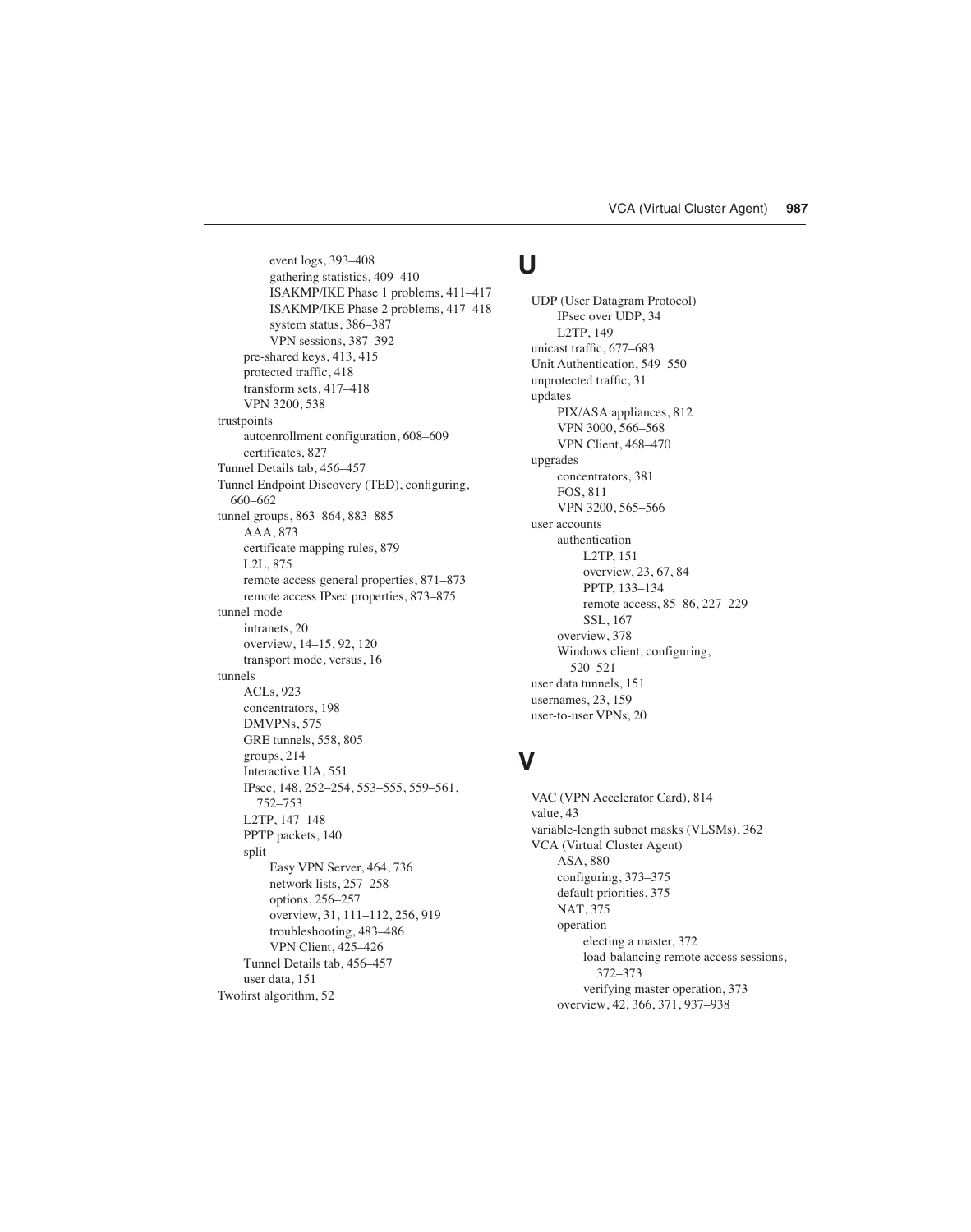redirection messages, 373 wireless campuses, 949–950 VCs (virtual circuits), 40 Virtual Adapter feature, VPN Client, 426 virtual circuits (VCs), 40 Virtual Cluster Agent *See* VCA Virtual Router Redundancy Protocol (VRRP), 366–371 virtual tunnel interface (VTI) feature, 684–685, 687 VLAN tagging, 40 VLSMs (variable-length subnet masks), 362 VoIP routers, 576 voluntary tunnels, L2TP, 147 VPN 3000 concentrators 3005, 178 3015, 179–180 3020, 180 3030, 181 3060, 181 3080, 181 Cisco IP Phones, 553 configuring groups, 518–520 configuring users, 520–521 Easy VPN Server, 731 features, 184 firewalls, troubleshooting, 468 fragmentation, troubleshooting, 489 HW Client Group tab, 552–553 IKE proposals, 516–517 IPsec SAs, 517 ISAKMP/IKE policies, 480 LEAP, 553 managing addresses, 520 network extension mode, 559 overview, 169, 177–178, 516, 552 RRI, 563 server addresses, 493 tools, 385 transparent tunneling, 440–441 updating clients, 566–568 VCA, 371 version 3.5, 185–186 version 3.6, 186–187 version 4.0, 187–188 version 4.1, 188 version 4.7, 188–189 VPN Easy Remote, 750 WebVPN, 761

VPN 3002 Hardware Client, 533 accessing CLI, 538 GUI, 538–548 from public interface, 564–565 administering, 564 authentication/connection options building IPsec tunnels, 553–555 configuring VPN 3000 concentrators, 552–553 Individual Unit Authentication, 551–552 Interactive Unit Authentication, 551 Unit Authentication, 549–550 verifying connections, 556 automatic updates, 875 default configuration, 537–538 deploying, 535–537 DNS, 545 features, 533–534 hardware client option, 536–537 modes, 545 models, 534–535 routing features, 562–563 RRI, 563 software client option, 536 static routes, 545–546 upgrading, 565 automatic, 566 manual, 565–566 pushing updates to clients, 569 VPN 3000 client updates, 566–568 VPN 3200 connections building IPsec tunnels, 553–555 client mode, 557 configuring VPN 3000 concentrators, 552–553 Individual Unit Authentication, 551–552 Interactive Unit Authentication, 551 network extension mode, 557–561 overview, 534, 548–549 Unit Authentication, 549–550 verifying, 556 DHCP, 533 Easy VPN Server, 534 event logs, 548 GUI main screen, 547–548 IPsec, 534, 544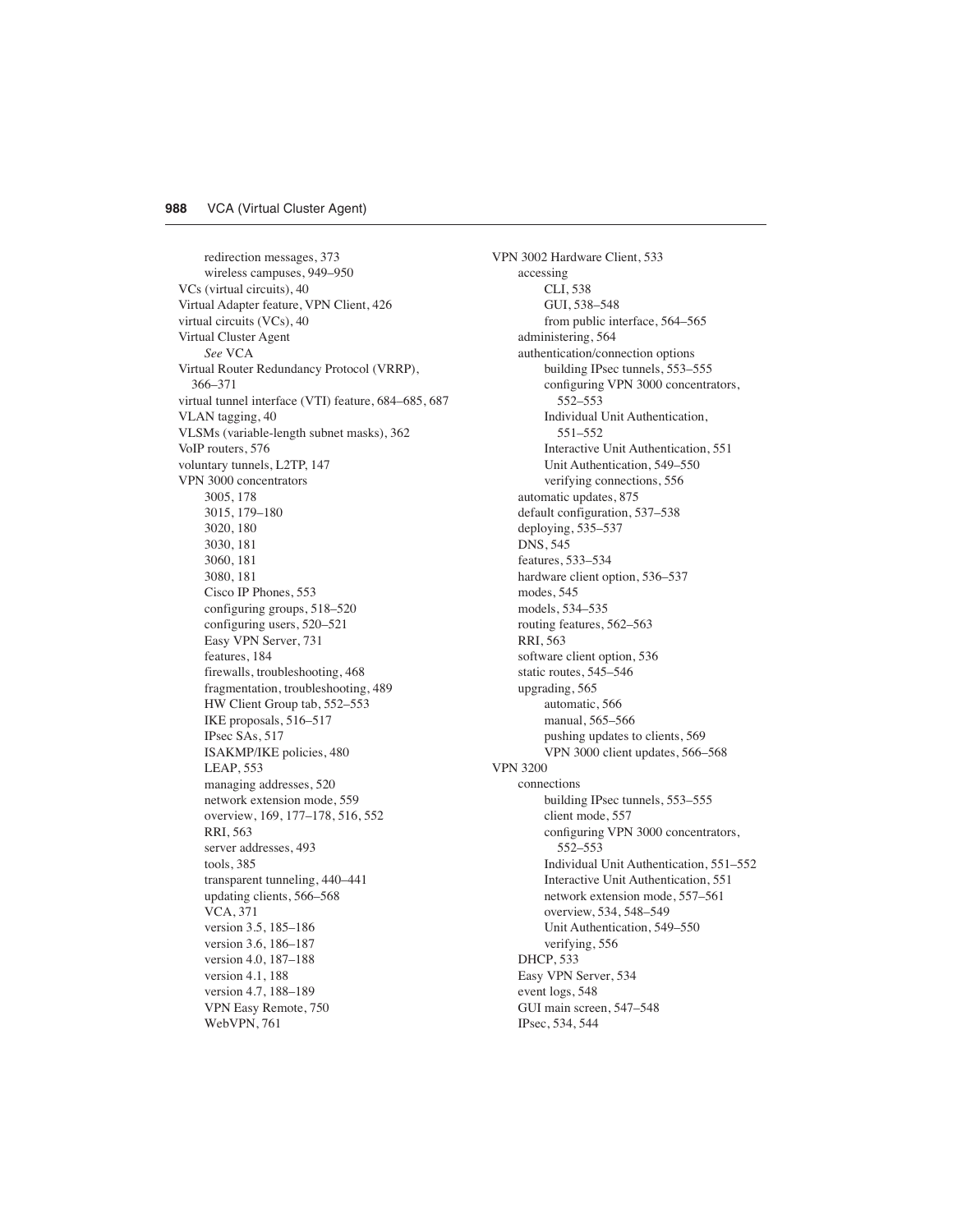IPsec tunnels, 549, 553–555 LEDs, 535 load balancing, 534 modes, 534 MTU discovery, 534 passwords, 546 Quick Configuration Admin screen, 546–547 DNS screen, 545 IPsec screen, 544 main GUI screen, 547–548 overview, 534, 539 PAT screen, 545 Private Intf screen, 542 Public Intf screen, 543 Static Routes screen, 545–546 Time/Date screen, 540 Upload Config screen, 541 reachability, 562–563 routing tables, 548 system status, 548 troubleshooting, 538 XAUTH, 549 VPN Accelerator Card (VAC), 814 VPN Client address translation, 486–487 addressing, 480–483 authentication, 478–479 auto-update, 470–473 certificates CAs, 444 deleting, 450 exporting, 450–451 importing, 446 managing, 448 obtaining, 444–452 setting/changing certificate passwords, 451 specifying in connection profiles, 451–452 viewing, 448–450 DNS resolution, 485–486 Error Lookup Tool, 482 error messages, 454 features, 424 fragmentation, 487 investigating, 489–491 problems created, 488 solutions, 491–492

GUI options Application Launcher, 460 automatic initiation, 461–464 firewalls, 464–468 using, 464 Windows Login Properties, 460 installing downloading, 427 installation files, 428–435 MSI installations, 431 pre-installation, 426–427 interfaces, 435 IPsec connections, 438 configuration options, 452–455 disconnecting, 459 to Easy VPN Server, 453–455 notifications, 458–459 profile shortcuts, creating, 453 Routing Information tab, 458 setting connection profiles as default, 452–453 statistics, 456 status, 456–459 Tunnel Details tab, 456–457 using certificates, 444–452 using pre-shared keys, 438–443 to VPN gateways, 455 ISAKMP/IKE policies, 479–480 logging, 475 clearing logging information, 478 disabling logging, 477 formatting event information, 475–477 logging classes, 476 searching for logging information, 477–478 viewing logs, 475–477 MS Network Neighborhood, 493 cannot browse network, 494 cannot map network drive, 494 cannot ping network resources, 493 logging in to domains, 493 notifications, 458–459 operating modes, 435–438 PKCS #10, 444–445 preferences, 437 pre-shared keys Authentication tab, 439 Backup Servers tab, 442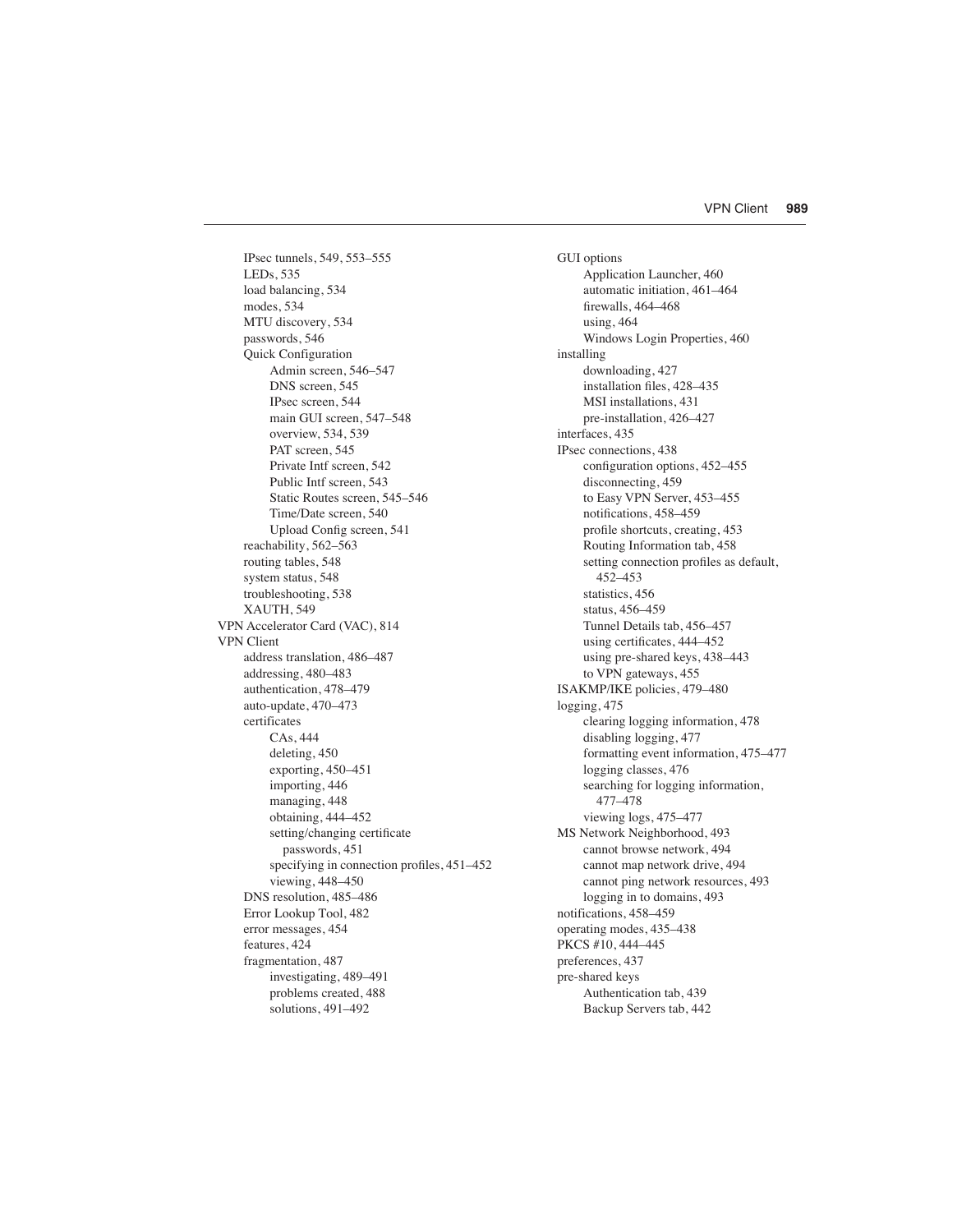completing connection, 443 Dialup tab, 443 Transport tab, 439–442 updating, 468–474 troubleshooting, 474 address assignment, 480–483 address translation, 486–487 authentication, 478–479 clearing logging information, 478 disabling logging, 477 fragmentation, 487–492 ISAKMP/IKE policy mismatches, 479–480 MS Network Neighborhood, 493–494 searching for logging information, 477–478 split tunneling, 483–486 XAUTH, 478 versions, 424 website, 424 wireless users, 951–952 XAUTH, 478 VPN client, Windows, 497–498 configuring, 500–501 connections, 521 creating, 507–515 verifying, 522–523 to VPN gateways, 521 features, 498–499 L2TP, requiring, 506–507 security policies, creating, 501–506 troubleshooting, 525–530 verifying operational, 499–500 VPN 3000 concentrator, 516–521 VPN monitoring feature, IPsec clearing crypto sessions, 796–797 configuring IKE peer descriptions, 795 overview, 794 seeing peer descriptions, 795–796 VPN Services Module, 579 vpnclient.ini file, 431–432, 461–463 vpnclient-win-is-4.x.yy.zzzz-k9.exe file, 470 vpnclient-win-msi-4.x.yy.zzzz-k9.exe file, 470 VPN-on-a-stick, 916, 929, 932–933 VPNs (virtual private networks) defined, 11–12 extranets, 20 firewall, 19

gateways, 15, 455 hardware appliances, 177 Internet, 21 intranets, 20 remote access, 18 site-to-site, 16–17 user-to-user, 20 VRRP (Virtual Router Redundancy Protocol), 366–371 VTI (virtual tunnel interface) feature, 684–687

#### **W–Z**

WAN-Error-Notify messages, L2TP, 150 web browser proxy, 171 web server attacks, 811 WebVPN AAA, 763 access categories, 170 ACLs, 302–303 application access/port-forwarding, 172 authentication, 282 colors, 766 concentrators, 182, 201 **CSD** configuring for Windows, 308–320 installing on concentrators, 308 DNS, 763 e-mail client access, 173 encryption, 283 gateways, 765 HTTPS access, 282–284, 381, 765 idle timeouts, 213 key pairs, 763 logos, 766 network browsing/file management, 171 operation, 169–170 overview, 156, 188, 281–282, 761–762 Port Forwarding feature, 294–297, 304 portal page port forwarding, 768 portal page URLs, 767–768 Post Forwarding feature, 284 redirection messages, 373 setting up example, 769–771